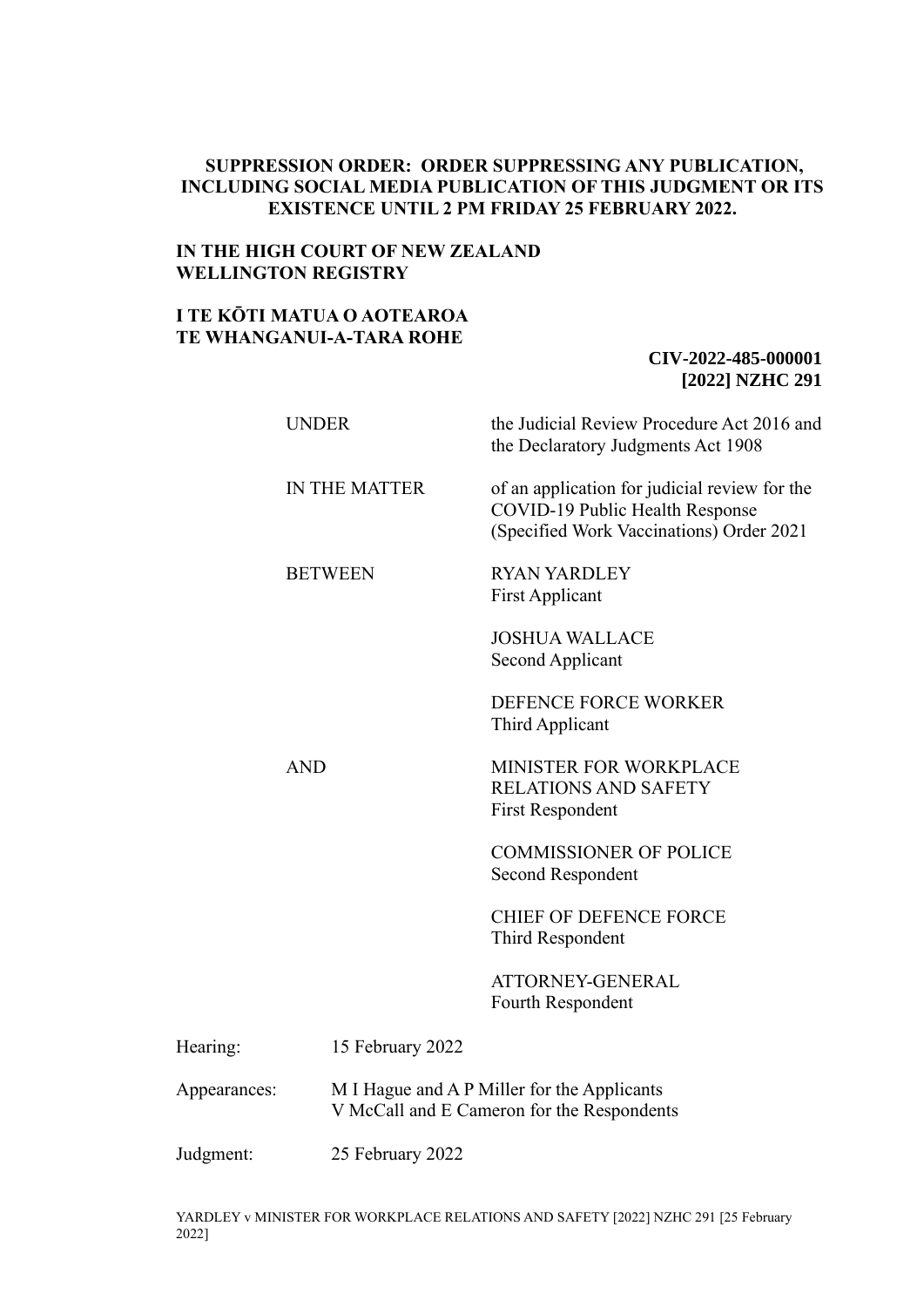## **JUDGMENT OF COOKE J**

## **Table of Contents**

| <b>Background</b>                                                     | [4]     |
|-----------------------------------------------------------------------|---------|
| The applicants' challenge                                             | $[17]$  |
| <b>Consistency with purposes of the Act</b>                           | $[20]$  |
| <b>Suspension of legislation</b>                                      | $[29]$  |
| A failure to meet Treaty of Waitangi obligations                      | $[35]$  |
| Unjustified limit upon fundamental rights                             | [41]    |
| Right to refuse medical treatment                                     | [43]    |
| Right to work                                                         | [44]    |
| Right to manifest religion                                            | $[47]$  |
| Right to be free from discrimination                                  | $[53]$  |
| Conclusion on affected rights                                         | $[57]$  |
| Is the limit on rights demonstrably justified?                        | [58]    |
| Margin for appreciation or deference                                  | [62]    |
| The Court's approach                                                  | [66]    |
| Number of affected Police personnel                                   | $[72]$  |
| <b>NZDF's</b> position                                                | [82]    |
| Health advice                                                         | $[87]$  |
| The precautionary principle                                           | $[94]$  |
| The impact on the Order on those affected and the ultimate conclusion | [101]   |
| Conclusion                                                            | $[104]$ |
|                                                                       |         |

[1] By the COVID-19 Public Health Response (Specified Work Vaccinations) Order 2021 (the Order) the Minister for Workplace Relations and Safety determined that work carried out by certain Police and Defence Force personnel could only be undertaken by workers who had been vaccinated. The Order was made under s 11AA of the COVID-19 Public Health Response Act 2020 (the Act). This allows such an order to be made if it is in the public interest, and it is appropriate to achieve the purpose of the Act.

[2] These judicial review proceedings are brought by three Police and Defence Force workers who do not wish to be vaccinated, and who face termination if they are not vaccinated by 1 March 2022. Thirty-seven additional workers in the same position have also sworn affidavits in support of the claim. The proceedings were filed on 6 January 2022. On 7 January the applicants applied for urgent interim orders. The application was considered by Cull J on 12 January who noted that the affected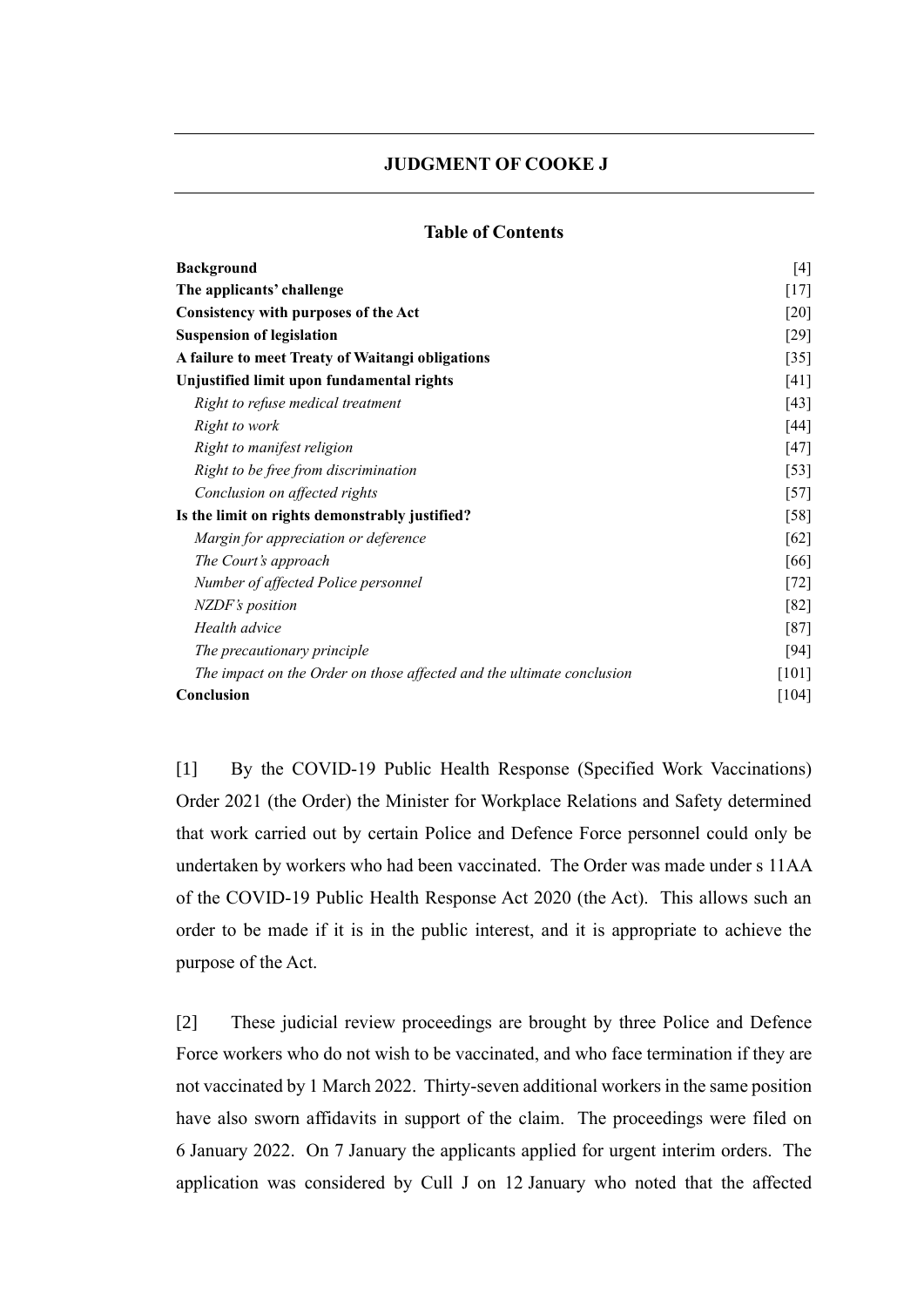workers had been stood down but their employment had not yet been terminated, and that there was an agreement that the proceedings be heard urgently.<sup>1</sup> On that basis she declined the application for interim orders.

[3] This judgment deals with the substantive judicial review application which has now been heard by me. Given that the Order takes full effect on 1 March the judgment has been released with some urgency.

## <span id="page-2-0"></span>**Background**

[4] Following the enactment of the Act in May 2020 a series of significant measures have been implemented under its provisions directed to addressing the effects of COVID-19, including orders implementing what can generally be described as vaccine mandates. The primary provisions utilised to implement such mandates have been ss 9 and 11 of the Act. These empower the Minister for COVID-19 Response to make orders that will contribute or likely contribute to preventing or limiting the risk of an outbreak or spread of COVID-19, or avoiding or remedying its actual potential adverse public health effects.

[5] Three judicial review proceedings have been heard in the High Court challenging such orders. In September 2021 in *GF v Minister of COVID-19 Response and Others* Churchman J dismissed a challenge to an order bought by a former employee of the New Zealand Customs Service who had had her employment terminated.<sup>2</sup> Two arguments were addressed — that the order was ultra vires the Act, and that it was irrational. In October in *Four Aviation Security Service Employees v Minister of COVID-19 Response* I then heard and dismissed a challenge to the order relating to Customs Service employees of broader scope, which included an argument that the order breached the New Zealand Bill of Rights Act 1990 by being an unjustified limit on the right to refuse to undergo any medical treatment as affirmed by s  $11.^3$  I concluded that the order was a justified limit on that right. In doing so I noted:<sup>4</sup>

<span id="page-2-1"></span><sup>&</sup>lt;sup>1</sup> *Yardley v Minister for Workplace Relations and Safety* [2022] NZHC 16.<br><sup>2</sup> *CE w Minister of COVID 10 Begrones and Others* [2021] NZHC 2526

<sup>2</sup> *GF v Minister of COVID-19 Response and Others* [2021] NZHC 2526.

<sup>3</sup> *Four Aviation Security Service Employees v Minister of COVID-19 Response* [2021] NZHC 3012.

At [128].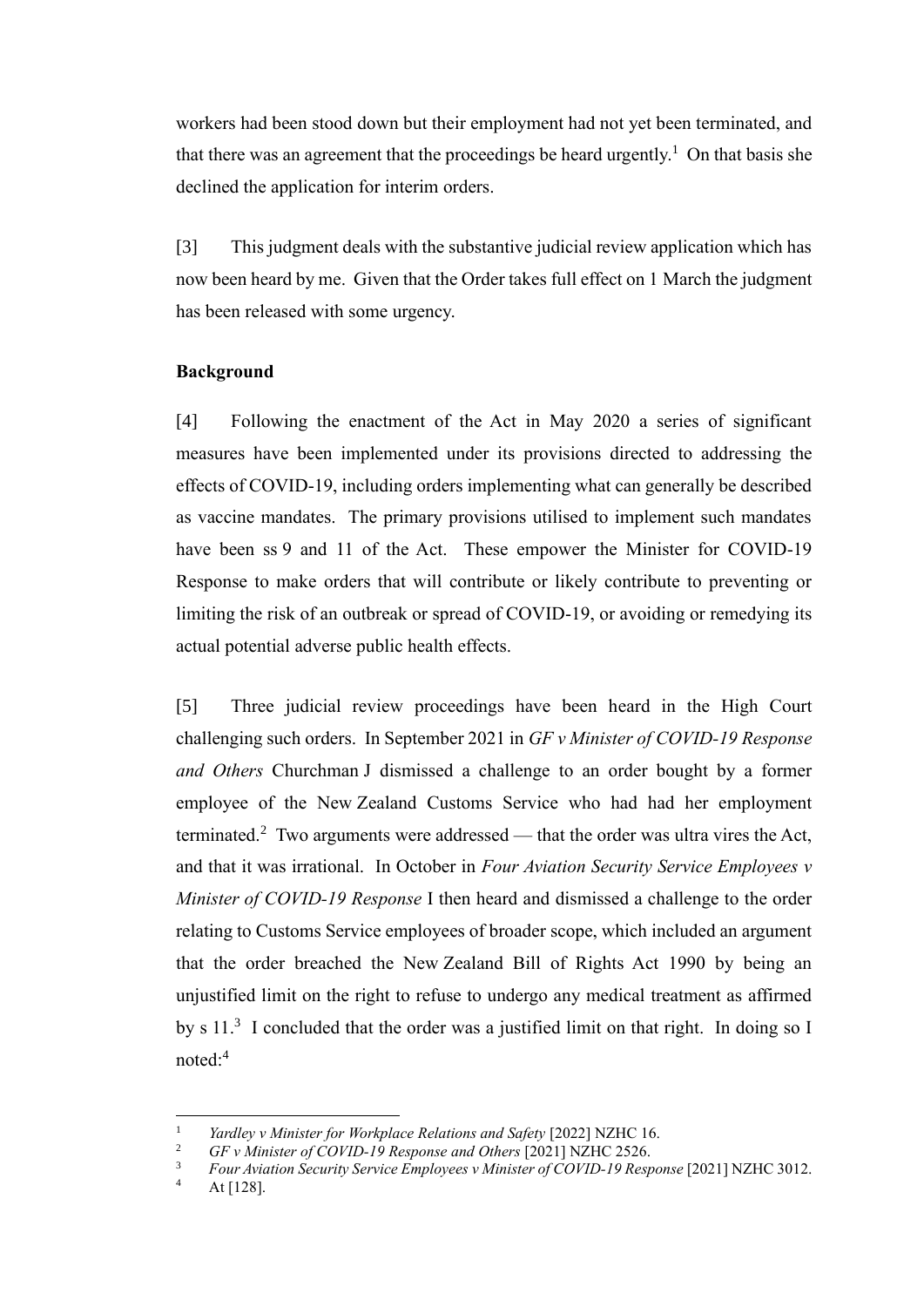There is a last point of significance. This case concerns the measure that was introduced when New Zealand had eradicated the virus after the first outbreak, and was seeking to prevent a further outbreak (or delay a further outbreak until a greater proportion of the population is vaccinated, means of treating and managing the virus are better known, and the health system is better organised to address such an outbreak). Since that time it is a matter of judicial notice that an outbreak has occurred in Auckland, and that COVID-19 is spreading. It does not appear that this outbreak can be eliminated, reflecting the greater transmissibility of the Delta variant. Whether the challenged measure would remain demonstrably justified on the basis that it contributes to addressing the spread of the virus in circumstances when the virus is endemic in at least parts of New Zealand is an open question. This question is not before me. I note that under s 14(5) of the Act the Minister and Director-General are obliged to keep their COVID-19 orders under review.

[6] Finally in November in *Four Midwives v Minister for COVID-19 Response* Palmer J heard and dismissed a claim advanced by certain midwives affected by a vaccine mandate, together with the first part of a challenge to the mandate brought by certain teachers and doctors.<sup>5</sup> Palmer J rejected the argument that the orders were not within the empowering provision of the Act notwithstanding it did not explicitly refer to vaccination. Palmer J endorsed the observation made in *Four Aviation Security Services Employees* that it was surprising that the legislation had not specifically addressed vaccination and the issues it raised. $6$  The second claim in the proceedings brought by teachers and doctors that the relevant order is not a justified limit on the right under s 5 of the Bill of Rights is to be heard shortly. That question was not addressed by Palmer J.

[7] The Minister for Workplace Relations and Safety, the Hon Michael Wood explains in his affidavit that in October 2021 Cabinet made decisions to amend the Act to allow vaccine mandates for other reasons, such as "preventing services from being unable to function because large numbers of people are away sick for long periods". He explains that he lodged a Cabinet paper that was considered by Cabinet on 26 October 2021 seeking legislative amendments to authorise such vaccine mandates. That paper recorded that there was public health advice that additional vaccine or testing mandates were not required. I understand this to be advice that such mandates were not considered necessary to contribute to addressing the risk of the outbreak or spread of COVID-19. The Minister explained, however, that there were other

<sup>5</sup> *Four Midwives v Minister for COVID-19 Response* [2021] NZHC 3064.

At  $[74]$ .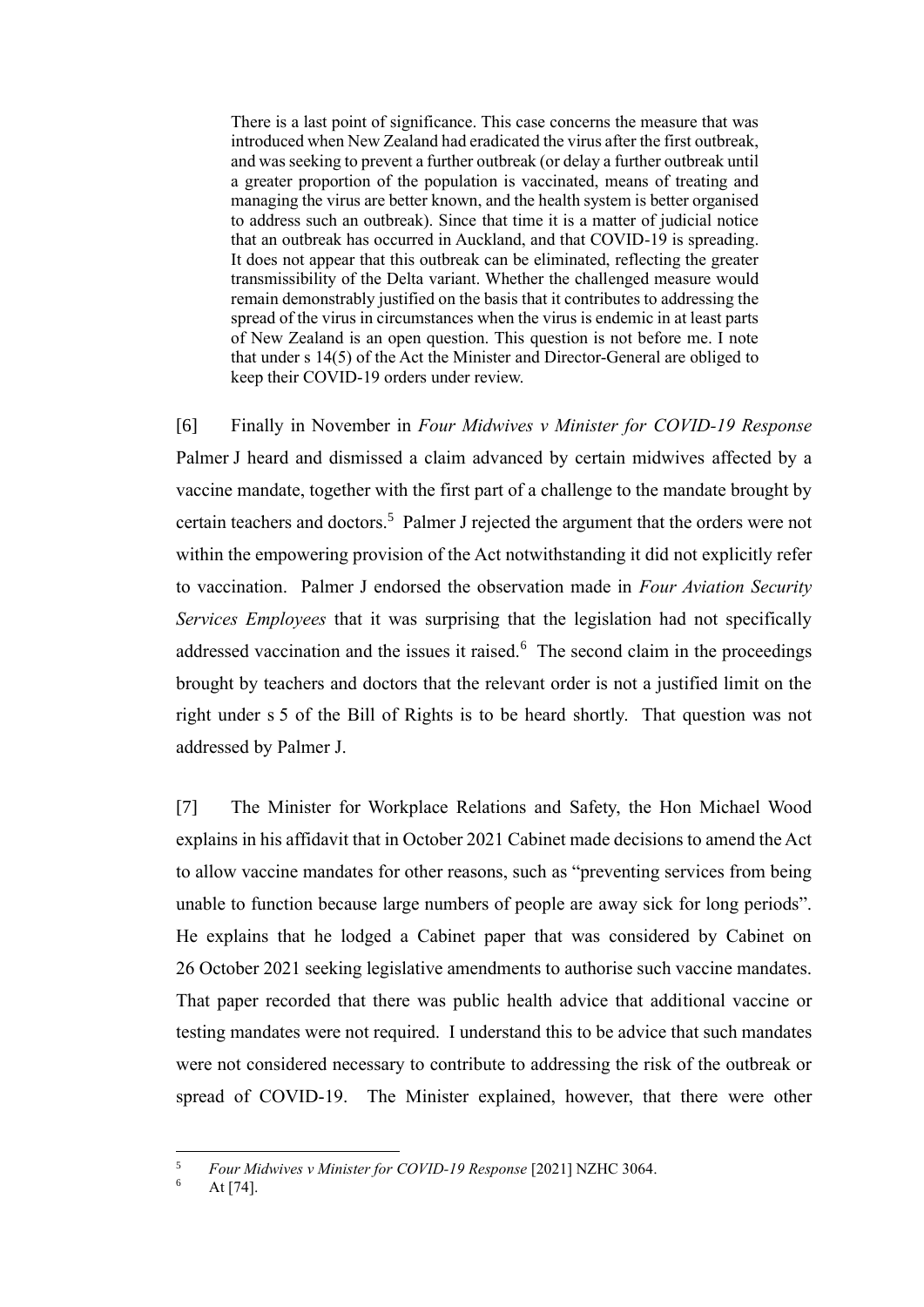justifications for mandates. The Police were given as an example of key public services where a vaccine mandate might be justified.

[8] Cabinet agreed with these recommendations, and proposed amendments were then introduced to the House of Representatives and the COVID-19 Response (Vaccinations) Legislation Act 2021 was duly passed in November 2021.<sup>7</sup> The new s 11AB allows the Minister for Workplace Relations and Safety to make orders specifying work that must only be undertaken by a worker who is vaccinated. The key prerequisites for making such an order are set out in the following terms:

### **11AA Requirements for making COVID-19 orders under section 11AB**

- (1) The Minister may make a COVID-19 order under section 11AB in accordance with the following provisions:
	- (a) the Minister must be satisfied that the order does not limit or is a justified limit on the rights and freedoms in the New Zealand Bill of Rights Act 1990; and
	- (b) the Minister—
		- (i) must have consulted the Prime Minister, the Minister for COVID-19 Response, the Minister of Justice, and the Minister of Health; and
		- (ii) may have consulted any other Minister as the Minister thinks fit; and
	- (c) before making the order, the Minister—
		- (i) may consult the Director-General; and
		- (ii) must be satisfied that the order is in the public interest and is appropriate to achieve the purpose of this Act.
- (2) For the purposes of subsection (1)(c)(ii), **public interest** includes (without limitation)—
	- (a) ensuring continuity of services that are essential for public safety, national defence, or crisis response:
	- (b) supporting the continued provision of lifeline utilities or other essential services:
	- (c) maintaining trust in public services:
	- (d) maintaining access to overseas markets.

<sup>&</sup>lt;sup>7</sup> Section 11 of the Act was also amended at the same time to expressly authorise vaccine mandates.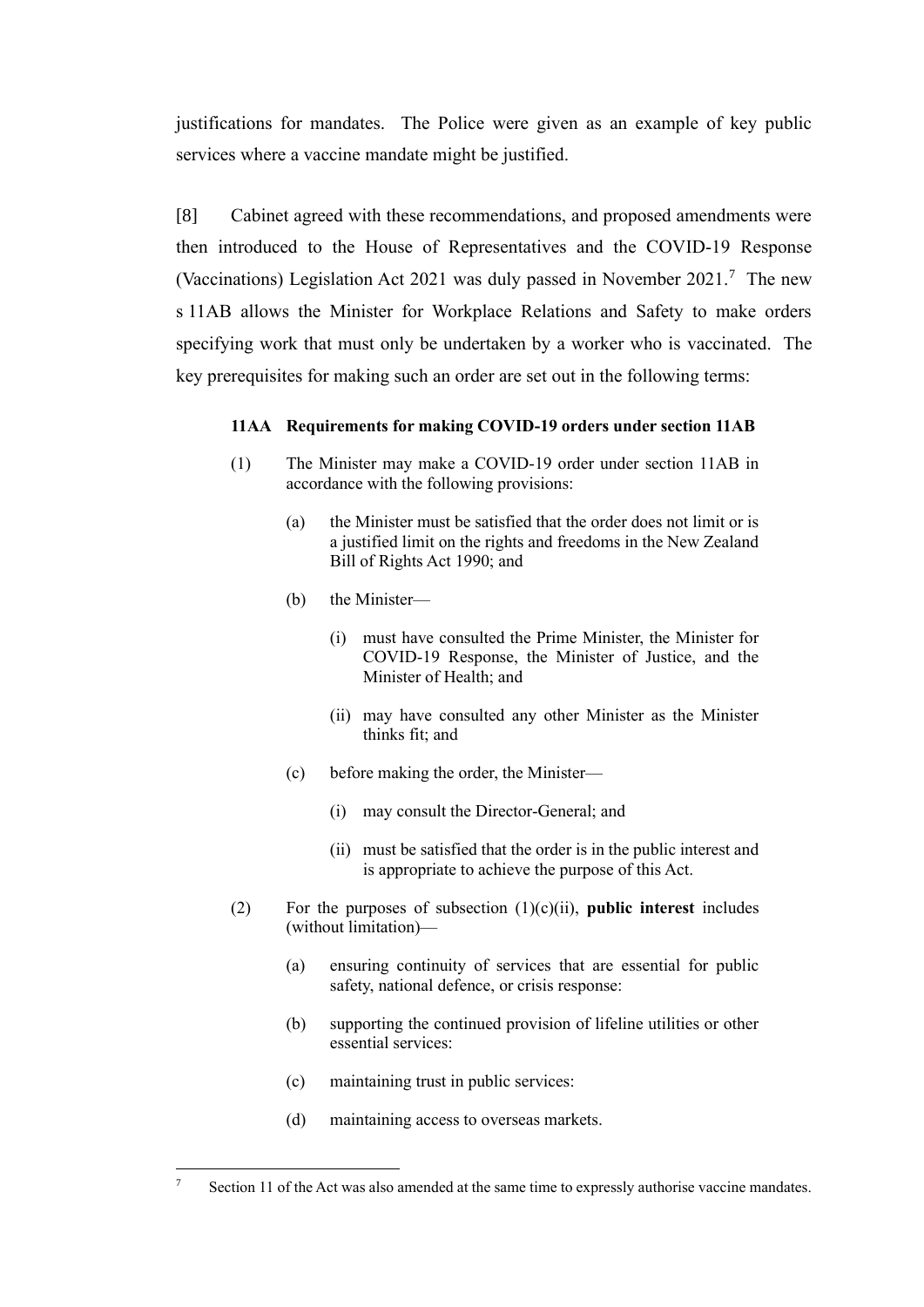[9] A further important amendment was also made to the Employment Relations Act 2000. Under a new cl 3 of Schedule 3A, employees could have their employment terminated for failing to meet an order made under the Act.

[10] Following consultation, the Minister lodged a Cabinet paper considered by Cabinet on 22 November 2021 seeking mandatory vaccination under this power in relation to Police and the Defence Forces. The Minister explains:

- 16. My recommendation was based on the clear public interest in ensuring continuity of the services provided by the Police and the New Zealand Defence Force, both of whom are essential for public safety, national defence and crisis response.
- 17. In addition to the public interest considerations, I also understood that requiring vaccination for these categories of work would contribute to the overall public health response to COVID-19 in the following ways:
	- 17.1 A fully-functioning Police service ensures our communities are safe and feel safe, particularly when interacting with Police, and contributes to public trust and confidence in Police's commitment to maintaining law and order and playing a key role in the our COVID-19 response. Police also interact daily with the general public, including vulnerable members of our community who are less likely to be vaccinated for a range of reasons.
	- 17.2 The NZDF performs a unique and critical function for New Zealand, namely defending New Zealand, as well as providing any public service and aid to the civil power in times of emergency. This includes maintaining regional boundaries and ensuring MIQ facilities are secure. Many NZDF staff both live and work in close quarters on bases and in barracks, where bathroom and dining facilities are shared amongst large groups of people. An outbreak in these settings could affect the NZDF's operational capability to respond to emergencies, including as part of our COVID-19 response.

[11] He also addressed whether such measures involved a demonstrably justified limitation of fundamental rights. He says in his affidavit:

23. It is my view that the limitations on the rights of people working in Police or the NZDF who would be covered by the Specified Work Vaccinations Order are justified. This is because of the strong public interest objective for such a mandate, which also contributes to New Zealand's overall public health response. I consider it in the public interest to maintain the operational capacity of these workforces so they can continue to play a critical role in our COVID-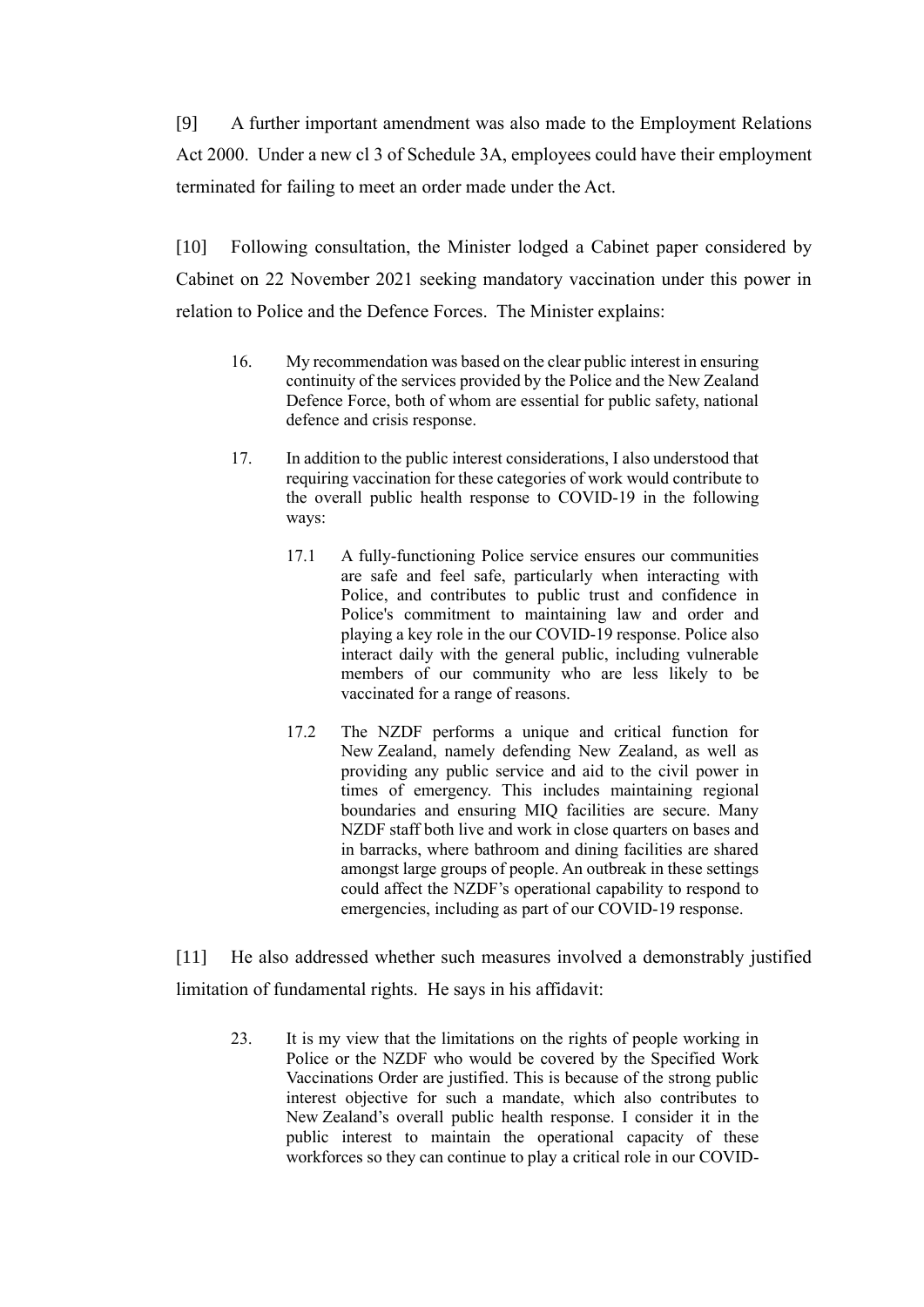19 response and remain prepared to respond to a wide variety of incidents and emergencies across New Zealand and internationally.

[12] Cabinet agreed with his recommendations. The Order was then prepared. Before it was signed the Minister received a briefing from the Ministry of Business, Innovation and Employment which set out advice in relation to the Order, including the legal requirements under s 11AB. The Minister confirms in his affidavit that before making the decision to sign the Order he was satisfied that it involved a justified limit on rights and freedoms in the New Zealand Bill of Rights Act, that the Order was in the public interest, and that it was appropriate to achieve the purpose of the Act. The Order was signed on 13 December 2021 and came into effect from 16 December.

[13] As promulgated cl 3 of the Order provided:

### **3 Purpose**

The purpose of this Order is to prevent, and limit the risk of, the outbreak or spread of COVID-19 by requiring specified work to be carried out only by affected workers who are vaccinated where it is in the public interest to do so.

[14] Prior to the hearing of the application for judicial review, and by minute dated 11 February, I raised an issue about the stated purpose of the Order. I had read the Minister's evidence to be that the Order had not been promulgated for the purpose stated in cl 3. Whilst it was necessary for the Minister to be satisfied that the Order was appropriate to achieve the purpose of the Act, the relevant purpose appeared to be that referred to in s 4(b) of the Act related to supporting a response that "avoids, mitigates, or remedies the actual or potential adverse effects of the COVID-19 outbreak (whether direct or indirect)". In particular I understood that the Order had been promulgated in order to address the threat to the continuity of Police and Defence Force services arising from absenteeism caused by COVID-19, rather than to limit the spread of it. As I indicated in my minute it appeared to be a mismatch between the Minister's evidence and the stated purpose of the Order in cl 3.<sup>8</sup>

<sup>8</sup> Since the hearing I have identified that the Regulations Review Committee also recorded this issue in its February 2022 report; see Regulations Review Committee *Examination of COVID-19 orders presented between 9 and 21 December 2021* (February 2022).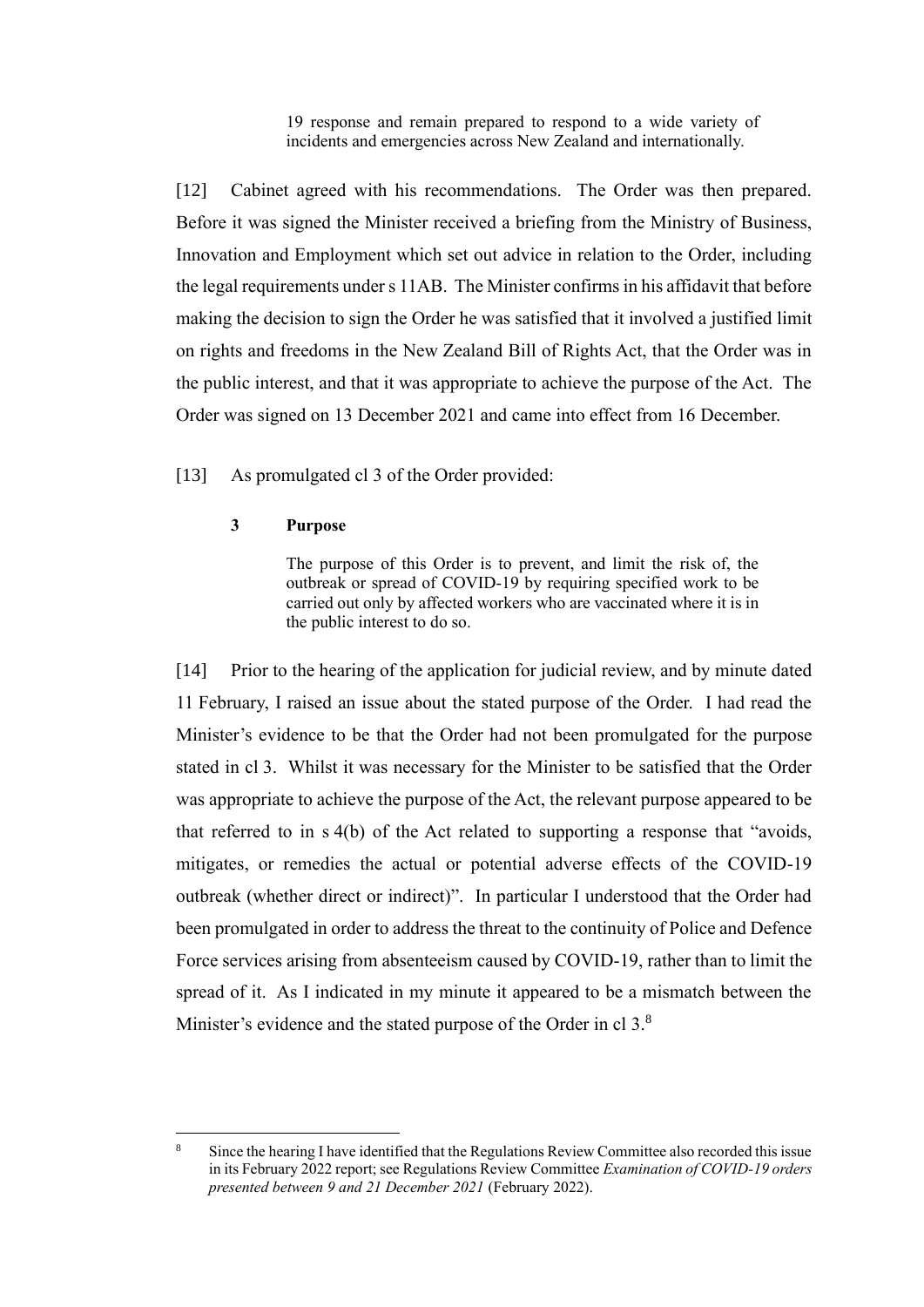[15] In response by memorandum of counsel dated 13 February, Crown counsel advised that the Minister had decided to clarify the purposes of the Order and that the COVID-19 Public Health Response (Specified Work Vaccinations) Amendment Order 2022 had been signed by him. This introduced a replacement clause in the following terms:

#### **3 Purpose**

The purpose of this order is to—

- (a) avoid, mitigate, or remedy the actual or potential adverse effects of the COVID-19 outbreak (whether direct or indirect); and
- (b) ensure continuity of services that are essential for public safety, national defence, or crisis response; and
- (c) maintain trust in public services.

[16] It is also significant to note that the Order did not affect all of the Police workforce. Deputy Commissioner Tania Kura explained in her evidence that as at January 2022 Police had an overall workforce of just over 15,000, but that the definition of the work covered by the Order affected just short of 11,000 staff. The remaining, mainly non-sworn staff were covered by the Police's employment policies rather than the Order. The position of the New Zealand Defence Force (NZDF), described by Brigadier Matthew Weston is different, however. NZDF again has slightly over 15,000 personnel, with just over 3,000 of them being civilians. For NZDF the Order covers all of the personnel, including the civilian staff.

### <span id="page-7-0"></span>**The applicants' challenge**

- [17] The applicants challenge the Order on four main grounds:
	- (a) that the Order was not properly made for the purposes of the Act and it is inconsistent with those purposes; and
	- (b) that the Order is inconsistent with other legislative provisions in the Defence Act 1990, the Policing Act 2008 and other legislation, and accordingly unlawfully purports to suspend the operation of other legislation; and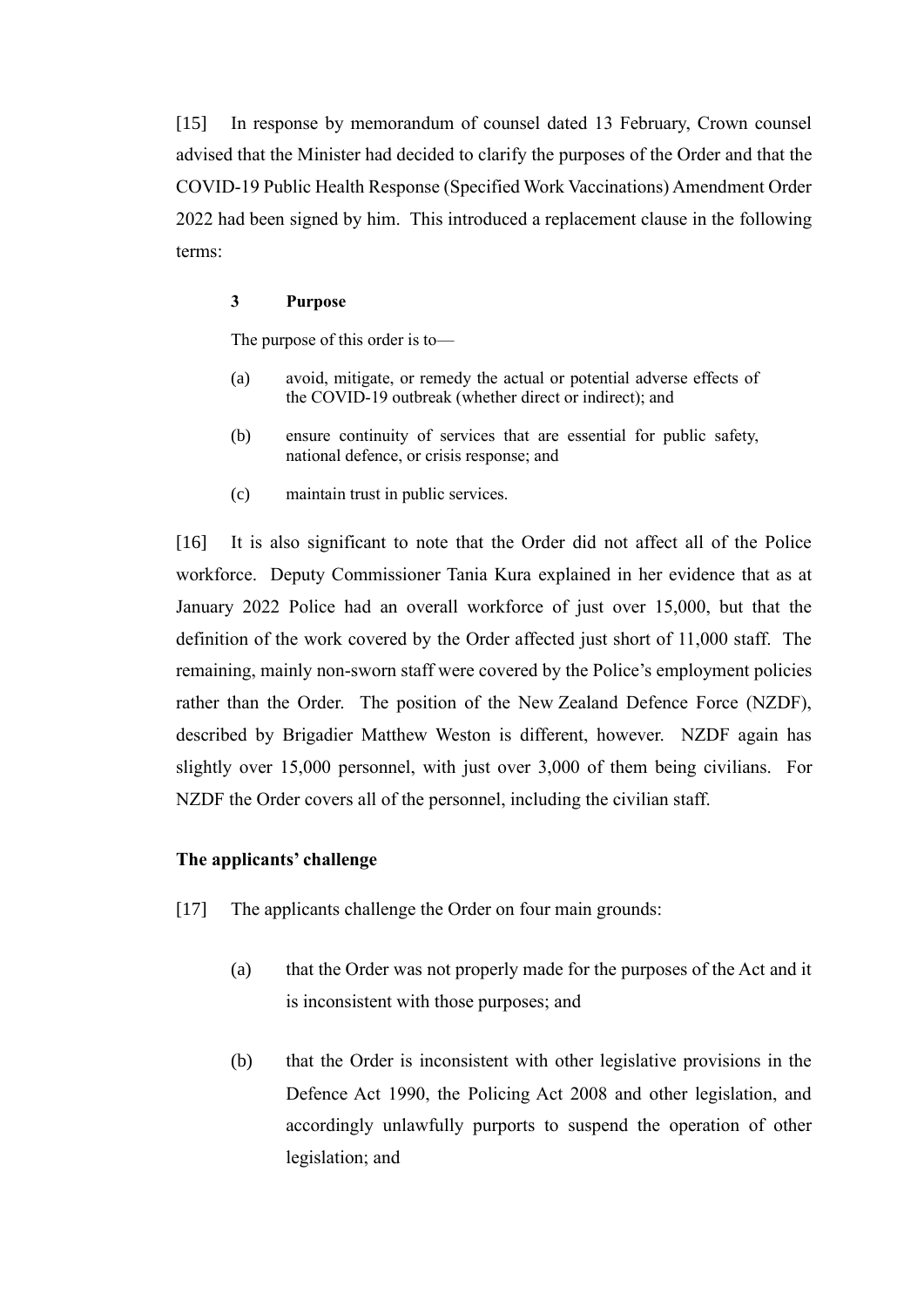- (c) that the Order fails to meet the Crown's obligations under the Treaty of Waitangi for being inconsistent with Treaty principles, including because of disproportionate impact on Māori; and
- (d) that the Order is unlawful as it involves an unjustified limit on rights protected by the New Zealand Bill of Rights Act, particularly the right to refuse to undergo medical treatment (s 11), the right to manifest religion (s 15), the right to be free from discrimination (s 19) and other rights recognised by s 28 of the Bill of Rights (including the right to work, and of minority groups to enjoy their culture and practice of religion).

[18] The claims are supported by a number of affidavits, including affidavits from each of the three applicants, 37 affidavits from other affected workers employed by the Police and NZDF, and expert evidence from Dr Nikolai Petrovsky. Dr Petrovsky is presently the Director of the Diabetes and Endocrinology Department of Flinders Medical Centre, Academic Professor at Flinders University, and Director of Vaxine Pty Ltd, a biotechnology company specialising in vaccine development and formulation. In this latter role he has developed a vaccine for COVID-19 which is presently in use in Iran. Finally the applicants rely on expert evidence from Raharuhi Koia, a Minister within the Presbyterian Church of Aotearoa New Zealand.

[19] Affidavit evidence in response has been provided by the Hon Michael Wood (Minister for Workplace Relations and Safety), Deputy Police Commissioner Tania Kura, Brigadier Matthew Weston (Chief People Officer of NZDF), Dr George Town (Chief Science Adviser at the Ministry of Health), and Peter Old who is the Principle Defence Chaplain for NZDF.

#### <span id="page-8-0"></span>**Consistency with purposes of the Act**

[20] The applicants' first argument is that the Order does not advance, and/or is inconsistent with the purpose of the Act. The relevant purpose of the Act is set out under s 4 of the Act itself. It provides: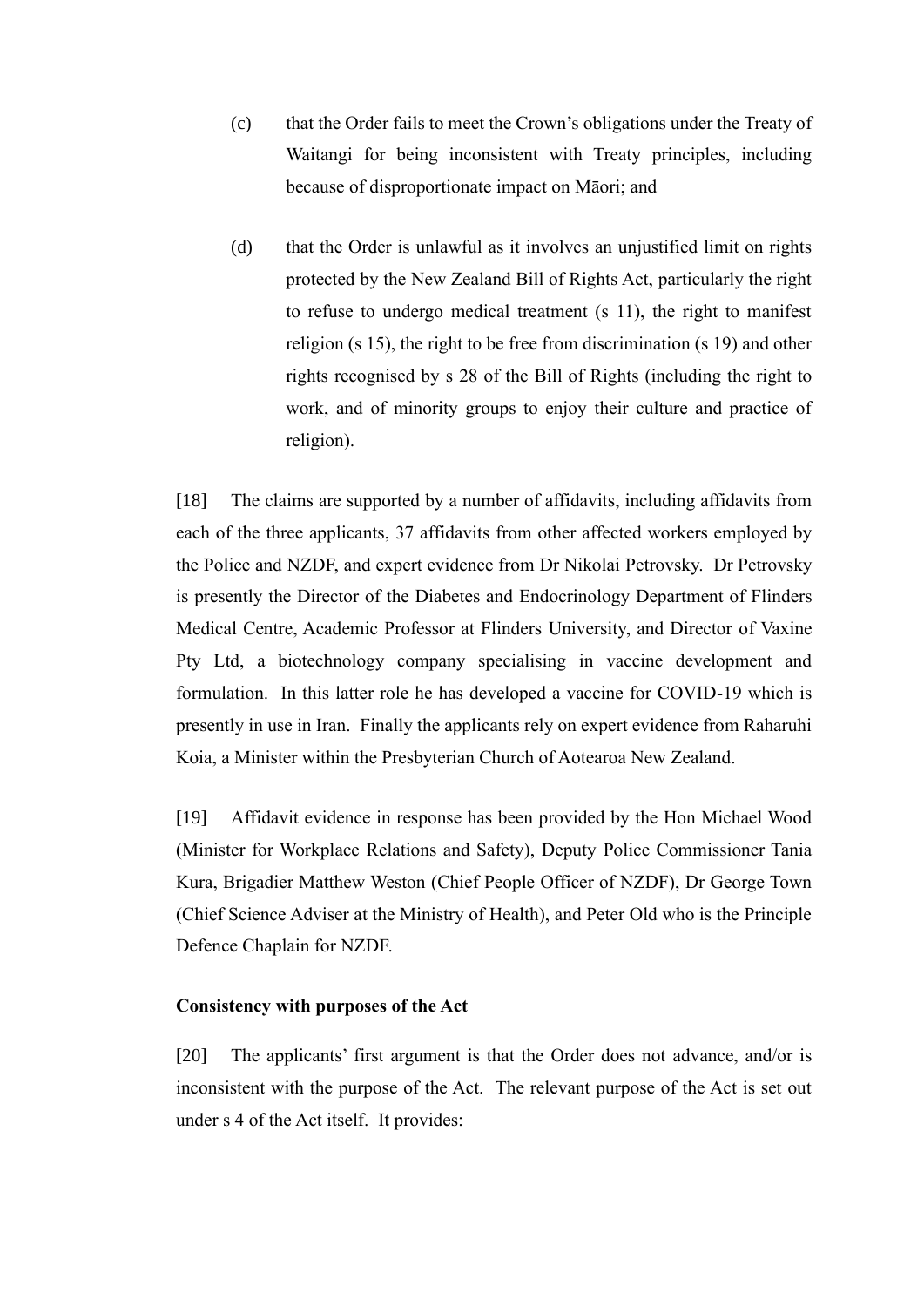## **4 Purpose**

The purpose of this Act is to support a public health response to COVID-19 that—

- (a) prevents, and limits the risk of, the outbreak or spread of COVID-19 (taking into account the infectious nature and potential for asymptomatic transmission of COVID-19); and
- (b) avoids, mitigates, or remedies the actual or potential adverse effects of the COVID-19 outbreak (whether direct or indirect); and
- (c) is co-ordinated, orderly, and proportionate; and
- (ca) allows social, economic, and other factors to be taken into account where it is relevant to do so; and
- (cb) is economically sustainable and allows for the recovery of MIQF costs; and
- (d) has enforceable measures, in addition to the relevant voluntary measures and public health and other guidance that also support that response.

[21] Under s 11AA(c)(ii) the Minister must be satisfied that the proposed order is appropriate to achieve the purpose of the Act when an order under that section is made.

[22] Mr Hague referred to the importance of decisions being consistent with the purpose of legislation as explained by the Supreme Court in *Unison Networks Ltd v*  Commerce Commission.<sup>9</sup> He argued that the Order here was not consistent with the purposes of the Act, particularly the requirement that it be proportionate, that it allowed social economic and other factors to be taken into account, and that it was economically sustainable. That was because the economic and social factors and the implications of the Order had not been fully taken into account.

[23] I do not accept these submissions and agree with the arguments advanced in response by Ms McCall. Mr Hague argued that the requirements in s 4 were cumulative, as was shown by the use of the word "and" between each of the clauses, and that accordingly an order needed to achieve all of the specified purposes. This involves a misreading of the section. The use of the word "and" simply expands the purpose of the Act clarifying that each of them supports the public health response to

<sup>9</sup> *Unison Networks Ltd v Commerce Commission* [2007] NZSC 74, [2008] 1 NZLR 42.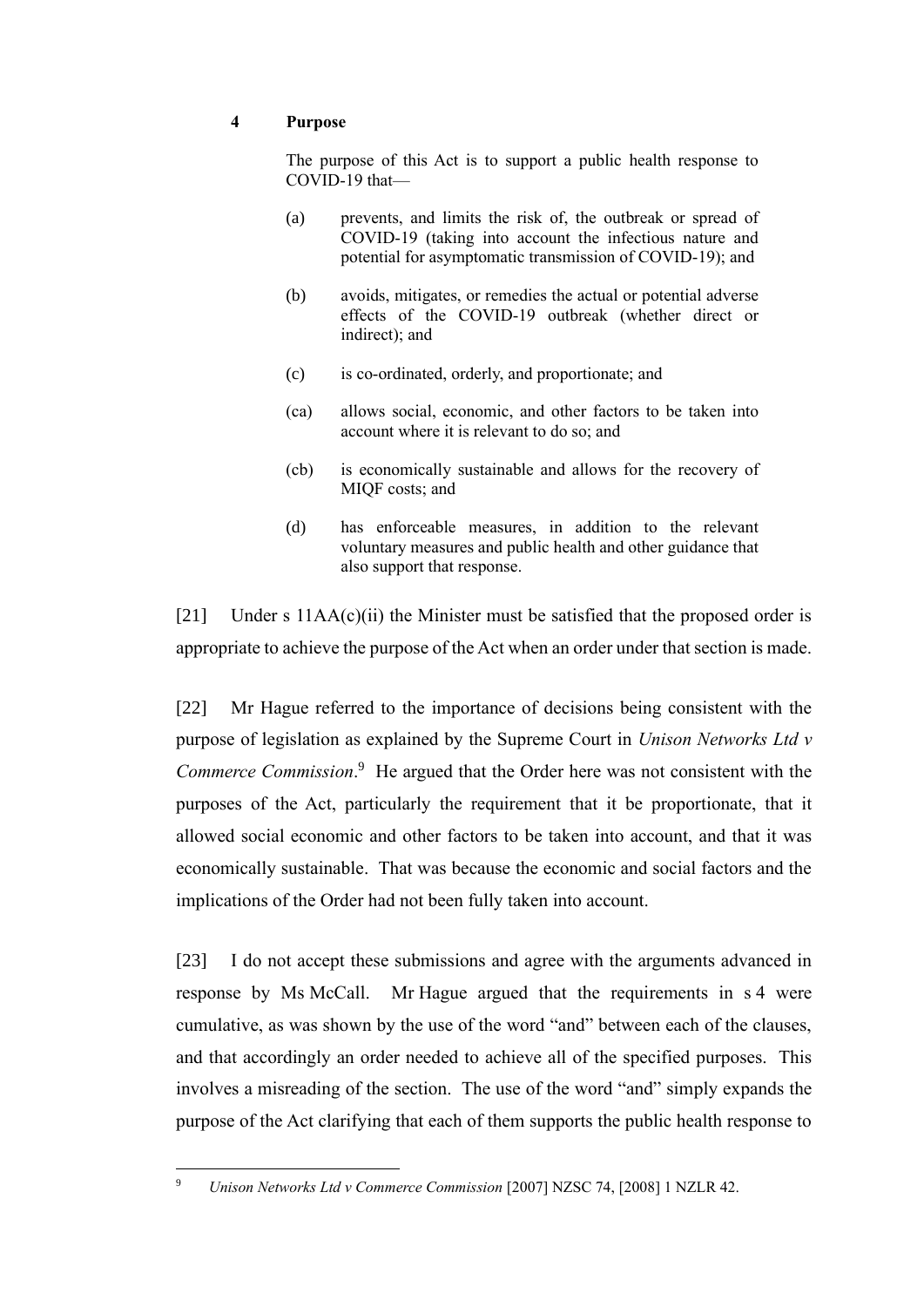COVID-19. It does not mean that a measure implemented under the Act must further each and every purpose. So, for example, a measure that does not allow for the recovery of MIQ costs under s 4(cb) but is nevertheless directed to one of the other purposes would still be in accordance with the purpose of the Act. Neither should such purposes be read narrowly as cases such as *Unison Networks* and *Canterbury Regional*  Council v Independent Fisheries Ltd demonstrate.<sup>10</sup> Purpose statements such as the one in the Act should be read broadly and purposively.

[24] I also have little hesitation in finding that an order directed to ensuring the continuity of Police and NZDF services is consistent with the purpose of supporting a public health response to COVID-19 because it seeks to mitigate or remedy the actual or potential adverse effects of the COVID-19 outbreak (directly or indirectly) in accordance with the purpose in s 4(b). Avoiding the implications of absenteeism caused by the virus, and the potential effects on the continuity of essential services provided by the Police and NZDF fall squarely within that purpose.

[25] Mr Hague argued that even if the sub-sections of s 4 were not cumulative the Order was directly inconsistent with some of the purposes set out in s 4, particularly ss 4(ca) and (cb). He also argued that there had been a failure to take into account particular circumstances of the affected workers, including because of a narrow formulation of exceptions to the mandate. There may be some significance in the submission directed to the lack of assessment of individual circumstances arising from the terms of the Order, but it is not a submission that is properly advanced on the ground of improper purpose. I will address how this argument might have significance for assessing whether the Order involves a demonstrably justified limit of fundamental rights below. In terms of the challenge based on the purpose of the Order I do not accept that the decision of the Minister can be criticised on the basis that it is inconsistent with some of the specified purposes. The Order is plainly directed at achieving the purpose of the Act. The fact that some may argue about whether it really does so does not go to the essence of this ground of review. The balancing of the purposes referred to in s 4 is for the relevant decision-maker. Once it is established

<sup>&</sup>lt;sup>10</sup> *Canterbury Regional Council v Independent Fisheries Ltd* [2012] NZCA 601, [2013] 2 NZLR 57.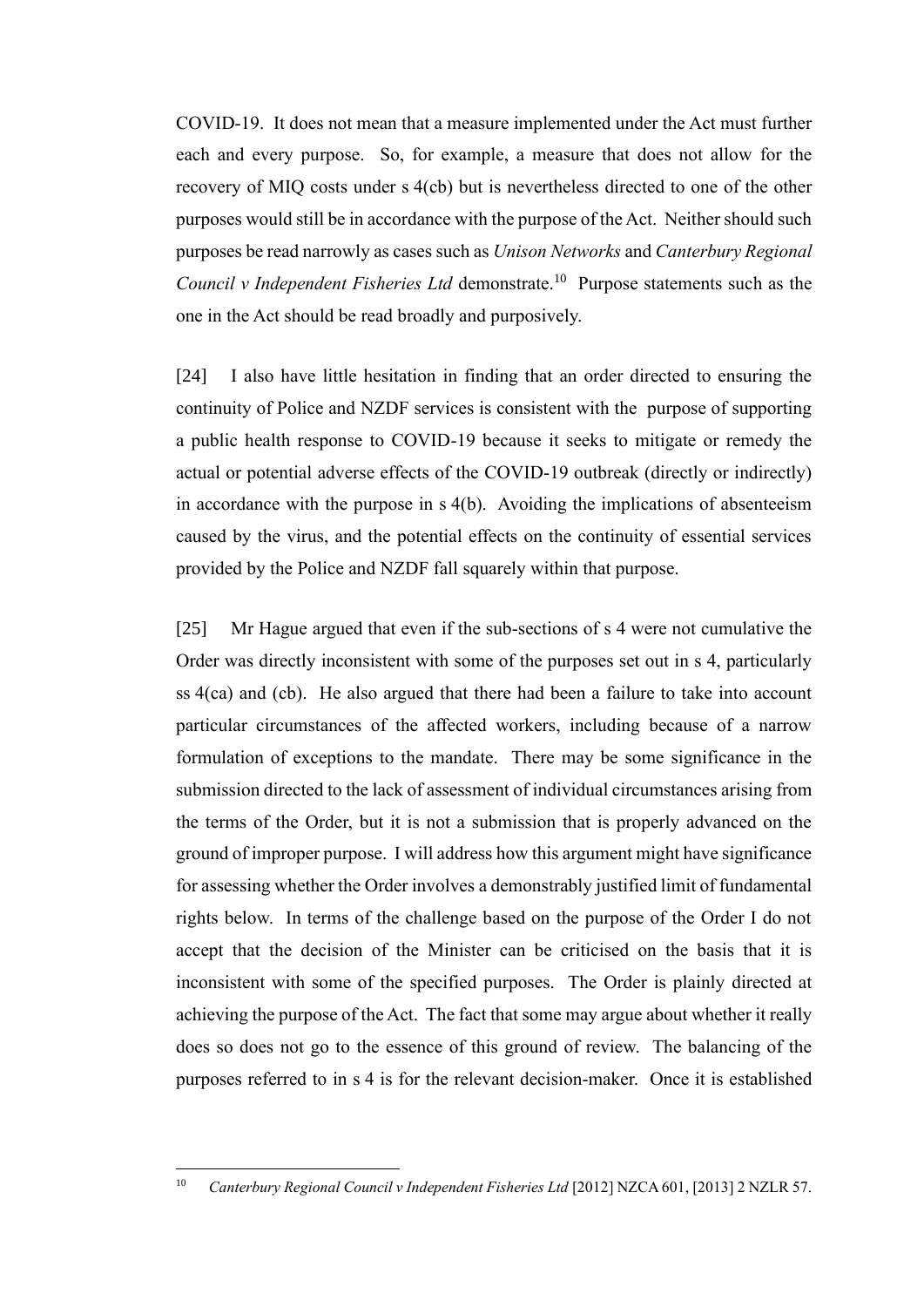that the measure is properly directed to achieving the purposes of the Act the requirement to act consistently with the purposes of the Act is satisfied.<sup>11</sup>

[26] Finally it is appropriate to note the surprising situation arising from the mismatch between the purpose of the Order as explained in the Minister's affidavit and the statement of the purpose as originally formulated in cl 3. This has implications, at the least for procedural fairness. Both the applicants' and the respondents' written submissions proceeded on the basis that the Order was directed to preventing and limiting the risk of an outbreak or spread of COVID-19. It is clear that this was not the Minister's purpose, and indeed that the Act had been amended to allow for vaccination mandates for additional purposes. I accept Ms McCall's submission that the wrongly formulated cl 3 was an error — she described it as a drafting mistake. But I do have a residual concern that the lack of clarity about the purpose of the Order may have had implications in the process surrounding its promulgation, at least to the extent that it showed some lack of clarity among officials. There is no lack of clarity in the Minister's affidavit, however. And I proceed on the basis that his purpose in promulgating the Order is as he described it in his affidavit.

[27] Strictly speaking the applicants are able to say that they had demonstrated a reviewable error arising from the incorrect formulation of the purpose of the Order in cl 3 as it was promulgated. The Minister's rationale for the Order, and his assessment of the demonstrated justification for the limit on fundamental rights, did not support an order having the purpose described in the original cl 3. For example, there is no direct evidence of advice from the Director-General, or any other person on the relevant health science issues. Indeed the contemporaneous documents record that the Minister had received advice that further vaccine mandates were not needed for health reasons. This gives rise to a significant issue as to whether the measure could then be demonstrably justified on health grounds associated with the spread of the virus. But this problem with the Order as originally promulgated would not necessarily entitle the applicants to relief by way of judicial review. Relief is ultimately discretionary, and I accept the submission that the formulation of the purpose in cl 3 was a mistake,

<sup>&</sup>lt;sup>11</sup> I put to one side the question whether the existence of a collateral inconsistent purpose, or nonconsistent purpose, may establish a ground of review; see P A Joseph *Constitutional and Administrative Law in New Zealand* (5th ed, Thomson Reuters, Wellington, 2021) at [23.2(3)].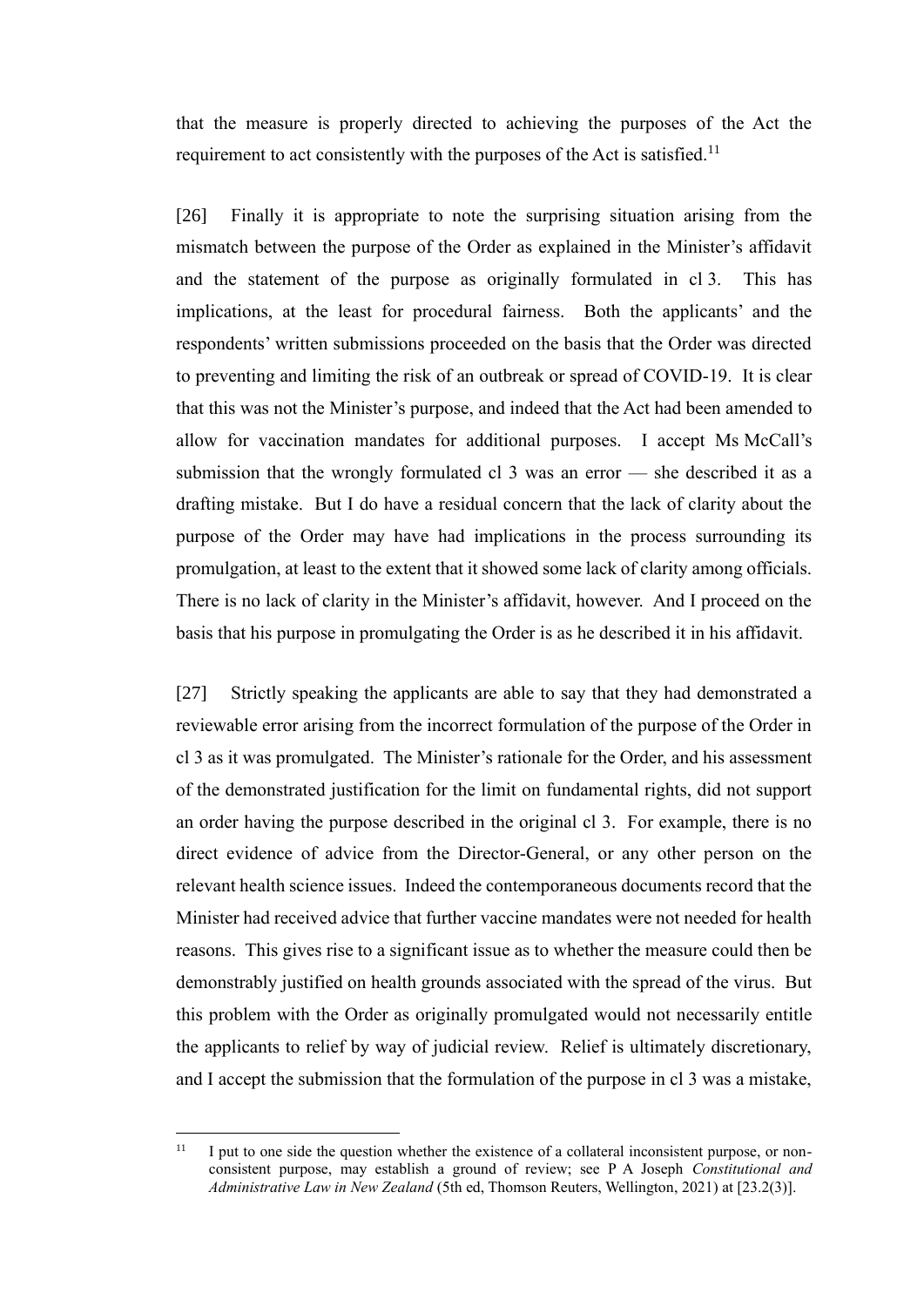and that a Court should not set aside an order formulated to address an issue of public interest simply because there has been a misdescription of the purpose of the measure in the Order.<sup>12</sup>

[28] Given that I have reached the view that the Order is unlawful on other grounds which I explain below, however, I do not need to address this point further.

## <span id="page-12-0"></span>**Suspension of legislation**

[29] The second ground of review is that the Order unlawfully suspends the operation of other legislation.

[30] Mr Hague argued that there were special constitutional aspects of the relationship between central Government and both the Police and the NZDF. These were reflected in particular statutory provisions that implemented operational independence. Mr Hague referred to ss 16(2)(d) and 58 of the Policing Act 2008, ss 9 and  $59(2)(d)$  of the Defence Act 1990, and ss  $14(2)(b)$  and  $73(3)(d)$  of the Public Service Act 2020. He argued that regulations must be consistent with other enactments that are superior to them in the hierarchy of authority,  $13$  and that the Order cut across these legislative provisions and was unlawful for inconsistency with such legislation.

[31] There is no need to address the arguments over whether the measures contemplated by the Order are in fact inconsistent with the legislation Mr Hague referred to. As Ms McCall submitted there is a straightforward answer to this ground of challenge. The Act provides:

## **13 Effect of COVID-19 orders**

- (1) A COVID-19 order may not be held invalid just because—
	- (a) it is, or authorises any act or omission that is, inconsistent with the Health Act 1956 or any other enactment relevant to the subject matter of the order; or
	- (b) it confers a discretion on any person, or allows any matter or thing to be granted, specified, determined, designated, defined,

 $12$  Indeed it may become within the concept of a defect in form or technical irregularity as contemplated by s 19 of the Judicial Review Procedure Act 2016 particularly as there has been no substantial wrong or miscarriage of justice.

<sup>13</sup> *Alan Johnson Sawmilling Ltd v Governor-General* [2002] NZAR 129 (HC) at 143.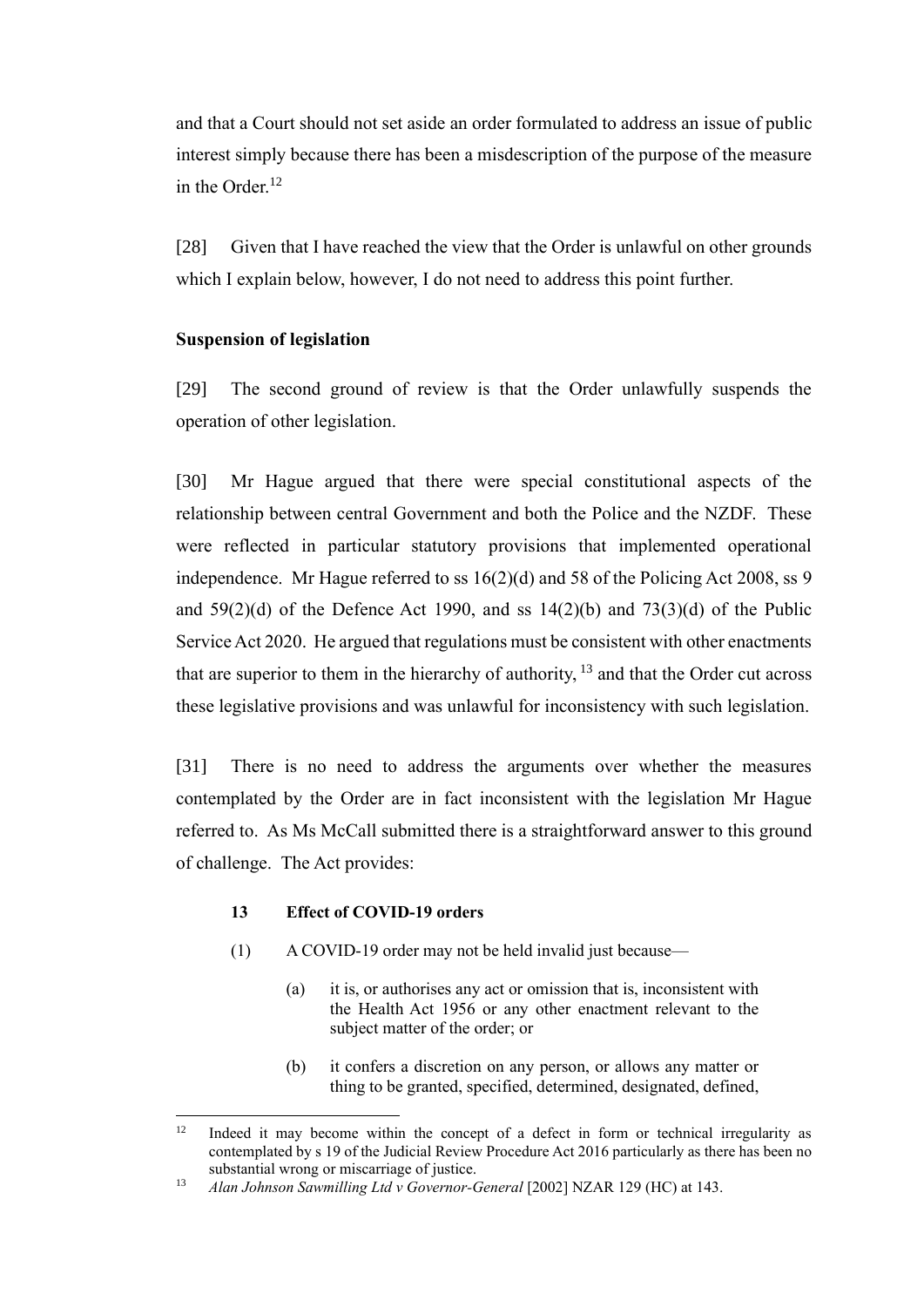approved, or disapplied by any person, or allows a person to impose conditions or give directions, whether or not there are prescribed criteria.

- (2) However, subsection (1)(a) does not limit or affect the application of the New Zealand Bill of Rights Act 1990.
- (3) To avoid doubt, nothing in this Act prevents the filing, hearing, or determination of any legal proceedings in respect of the making or terms of any COVID-19 order.

[32] This provision addresses precisely the concern that this ground of challenge is directed to. It ensures that orders made under the Act remain effective even if they are inconsistent with other legislation.

[33] Mr Hague sought to argue that s  $13(1)(a)$  did not apply because the enactments that he was relying upon were not "relevant to the subject matter of the order". I do not accept that. It is a necessary element of his argument that the terms of the Order are in conflict with those enactments. If they are so in conflict then those enactments are relevant to the subject matter of the Order. The legislation relied upon relates to the authority to regulate issues such as personal employment. I see no reason to read down the intended scope of s  $13(1)(a)$ , or to give the words of the enactment other than a normal purposive interpretation. Section 13(1) does not apply to, or in any way limit the New Zealand Bill of Rights, and both sub-sections (2) and (3) demonstrate legislative care to ensure that fundamental rights and principles are not eroded.

<span id="page-13-0"></span>[34] For these reasons I dismiss this ground of review.

### **A failure to meet Treaty of Waitangi obligations**

[35] The next ground of review is that the Order fails to meet the Crown's Treaty obligations as Māori will be dismissed from employment or service at a disproportionately higher rate rather than other ethnicities.

[36] Ms Miller stressed the fundamental importance of the Treaty as recognised in a number of instruments. She referred to the Crown's COVID-19 Māori Vaccination Immunisation Plan, and the conclusions of the Waitangi Tribunal highlighting a lack of concern by the Crown for Māori in relation to vaccination, and recommending that the Crown should engage with Māori in accordance with specified Treaty-based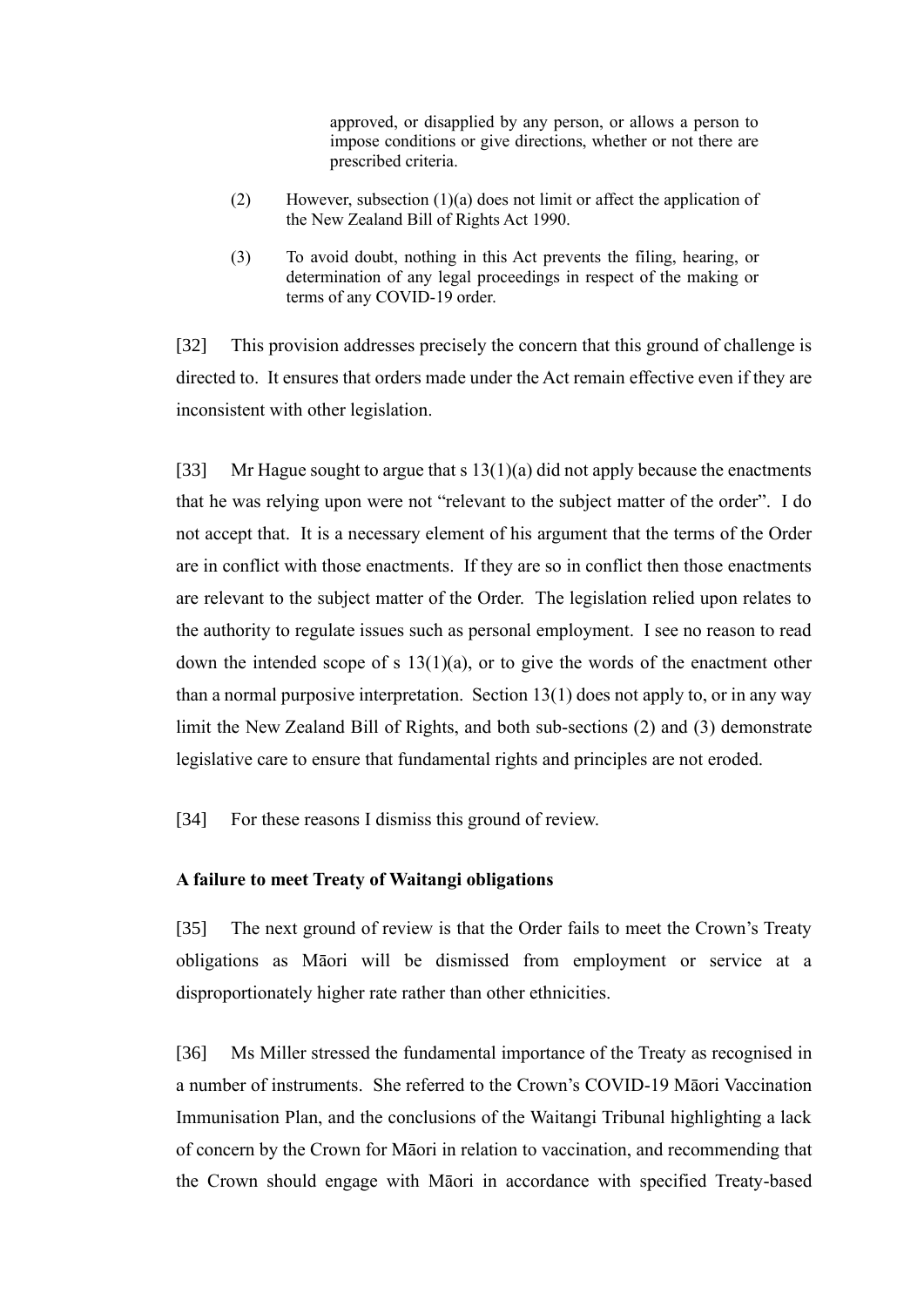principles.<sup>14</sup> She argued that the Order was inconsistent with a number of Treaty principles including partnership, active protection, equity and promoting the ability of Māori to make personal choices as to their social and cultural path and not to be disadvantaged by that choice. In advancing the argument Ms Miller put forward mathematical assessments by way of oral submission directed to the alleged disproportional effect that the Order had in terms of dismissal, and argued that such an effect must at least be a mandatory relevant consideration that the Minister had failed to take into account.

[37] I do not accept these arguments for two reasons.

[38] First, the Minister has made it clear in his affidavit that the position of Māori, and of potential Treaty principles, were taken into account. This is further shown by the contemporaneous advice. The Minister expressly took into account that COVID-19 was likely to disproportionately affect Māori because of a range of factors, and also addressed the possibility of the disproportionate effect upon Māori from the Order because of their lower rates of vaccination compared with the wider population. So these matters were explicitly addressed as relevant considerations.

[39] Secondly, the suggested disproportionate effect on Māori resulting from terminations arising from the Order is not to be made out on the evidence. I accept that the concerns arising out of the Crown's engagement with Māori throughout the health response as highlighted in the Waitangi Tribunal's report are important. But the relevant percentage differences that Ms Miller relied upon in oral submissions were very small, and well within what I would expect to be a margin for error for such an analysis, which in any event was not supported by any statistical evidence. I am not satisfied that the applicants have demonstrated a disproportionate impact on Māori arising from the Order.

[40] For these reasons this ground of review is also dismissed.

<sup>14</sup> Waitangi Tribunal *Haumaru – The COVID-19 Priority Report* (WAI 2575, 2021).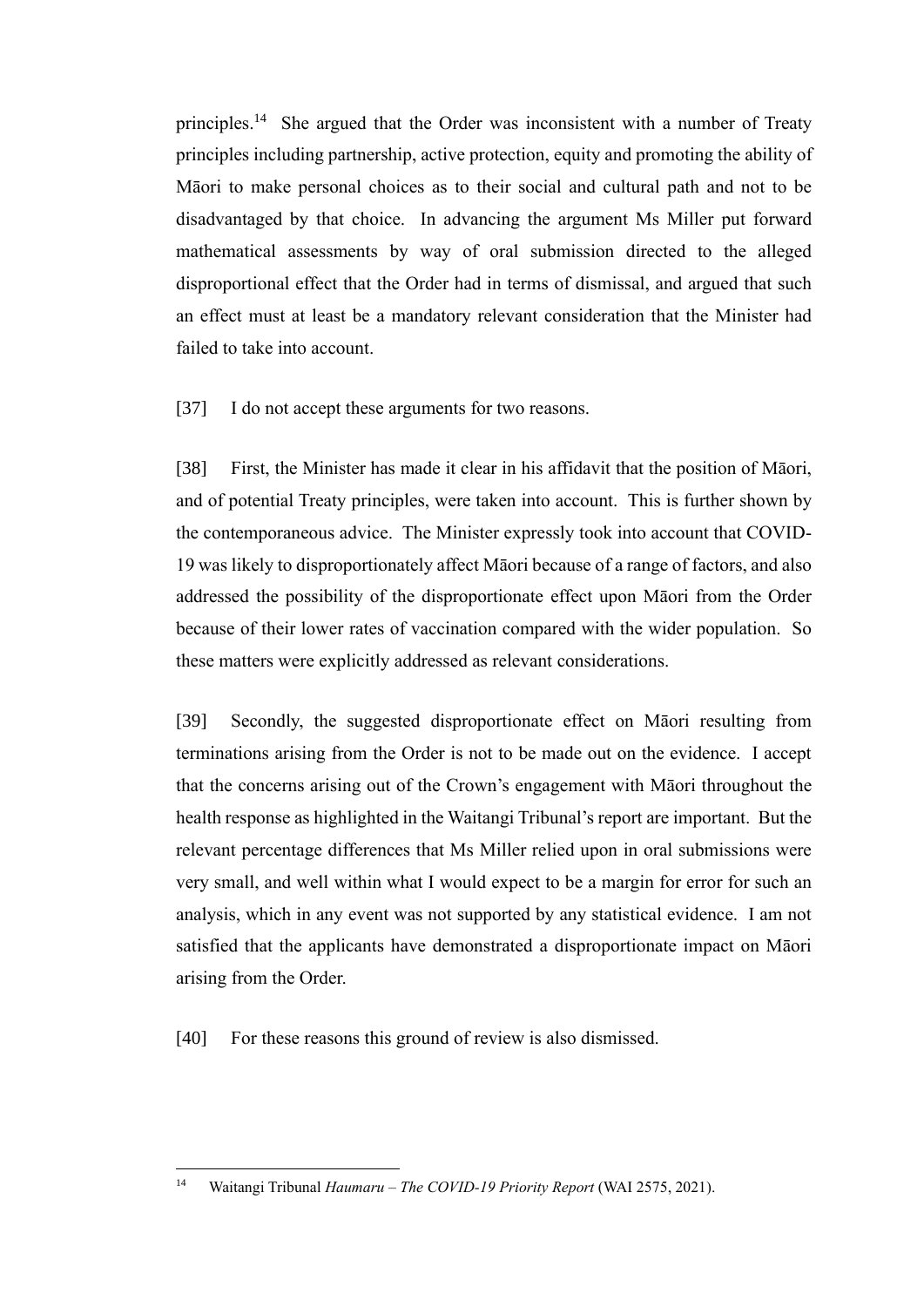## <span id="page-15-0"></span>**Unjustified limit upon fundamental rights**

[41] The final, and in my view, key ground of challenge is that the Order is unlawful as it implements unjustified limits on fundamental rights protected by the New Zealand Bill of Rights Act.

[42] It is important to record this ground of challenge is advanced both in the statement of claim, and in submissions, on the basis that the Order is unlawful for being an unjustified limit on the relevant rights. It is not limited to a challenge to the decision of the Minister on conventional judicial review grounds. Rather it is based on the argument that the Order itself imposes an unlawful measure. It is accordingly the type of claim that I addressed in *Four Aviation Security Service Employees v Minister of COVID-19 Response*. The Court itself must assess whether the measures implemented by the Order are an unjustified limit on any rights that have been limited.<sup>15</sup> The analysis I set out of a claim of that nature in that judgment was not challenged in the submissions of the parties, and can be taken as the basis upon which I proceed.

#### <span id="page-15-1"></span>*Right to refuse medical treatment*

[43] The Crown accepts that the Order limits the right in s 11 of the New Zealand Bill of Rights Act to refuse to undergo medical treatment. The parties' written submissions, and indeed their evidence, then devoted significant attention to the extent of the other rights in the Bill of Rights which were limited by the Order. Given that the Crown accepts, as it has in the previous challenges to vaccine mandates, that the right in s 11 is limited by the Order, I doubt whether the potential applicability of other fundamental rights will likely make much difference to the ultimate outcome of this challenge. I accept, however, that there may be some more subtle implications arising if the other rights are found to be limited. But there is no dispute that the Order limits the right of affected workers to refuse to undergo a medical treatment.

<sup>15</sup> *Four Aviation Security Service Employees v Minister of COVID-19 Response*, above n [3,](#page-2-1) at [40]– [42]. This is more fully understood by reference to the line of the Supreme Court and Court of Appeal authority referred to in footnote 33.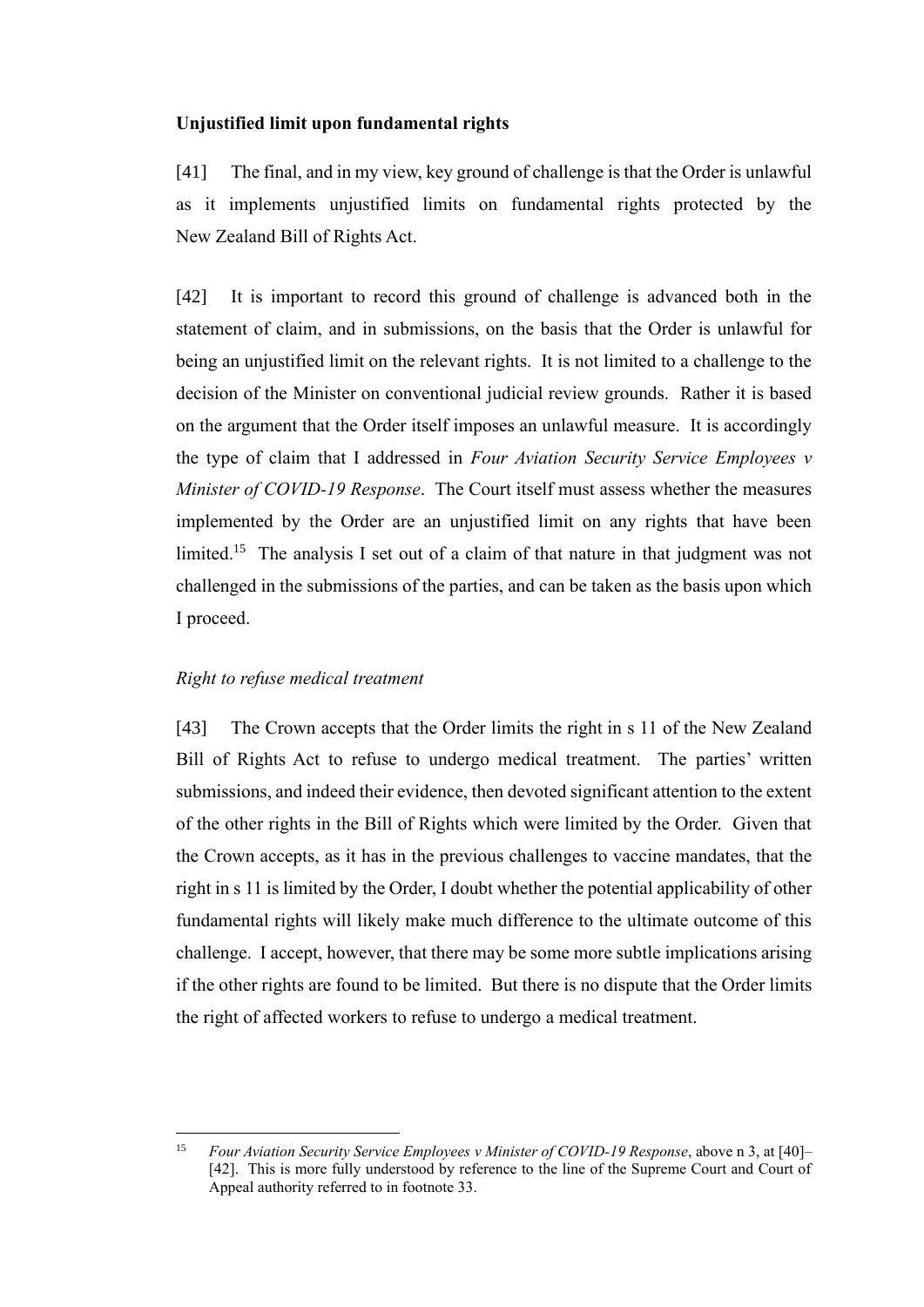#### <span id="page-16-0"></span>*Right to work*

[44] Mr Hague also relied on the right to work recognised in article 23(1) of the Universal Declaration of Human Rights 1948, as well as articles 6–8 of the International Covenant on Economic, Social and Cultural Rights. As Ms McCall emphasised those rights are not to be found in the New Zealand Bill of Rights Act. Mr Hague relied on the existence of other rights and freedoms as preserved by s 28 of the New Zealand Bill of Rights Act.

[45] I accept Ms McCall's submission that such rights recognised in international instruments can be taken to have only indirect relevance, and that they do so through the machinery of New Zealand's domestic legislation which sets out the principles of employment law, including the ability to take a case to the Employment Relation Authority and the Employment Court. That legislation can be taken to be New Zealand's domestic implementation of such principles. But that employment law machinery may not apply to all Police and NZDF personnel.<sup>16</sup> Moreover the Employment Court has a limited judicial review jurisdiction as set out in ss 187 and 194 of the Employment Relations Act 2000. That jurisdiction does not extend to a challenge to the Order made in this case. Only the High Court has such jurisdiction. It follows that it would be the function of the High Court to review the legality of the measures imposed by the Order in light of the principles reflected in international law.

[46] I accept that such principles may have indirect relevance. Whilst the right to refuse medical treatment is substantively limited by the Order because of the coercion involved in affected workers being faced with the decision to either get vaccinated or have their employment terminated, it does not literally compel the medical treatment.<sup>17</sup> But the associated pressure to surrender employment involves a limit on the right to retain that employment, which the above principles suggest can be thought of as an important right or interest recognised not only in domestic law, but in the international instruments. So in that sense the right to refuse to undergo medical treatment is not the only right (or significant interest) that is being limited.

<sup>&</sup>lt;sup>16</sup> See for example Defence Act 1990, s 45.

<sup>17</sup> See *Four Aviation Security Service Employees v Minister of COVID-19 Response*, above n [3,](#page-2-1) at [125].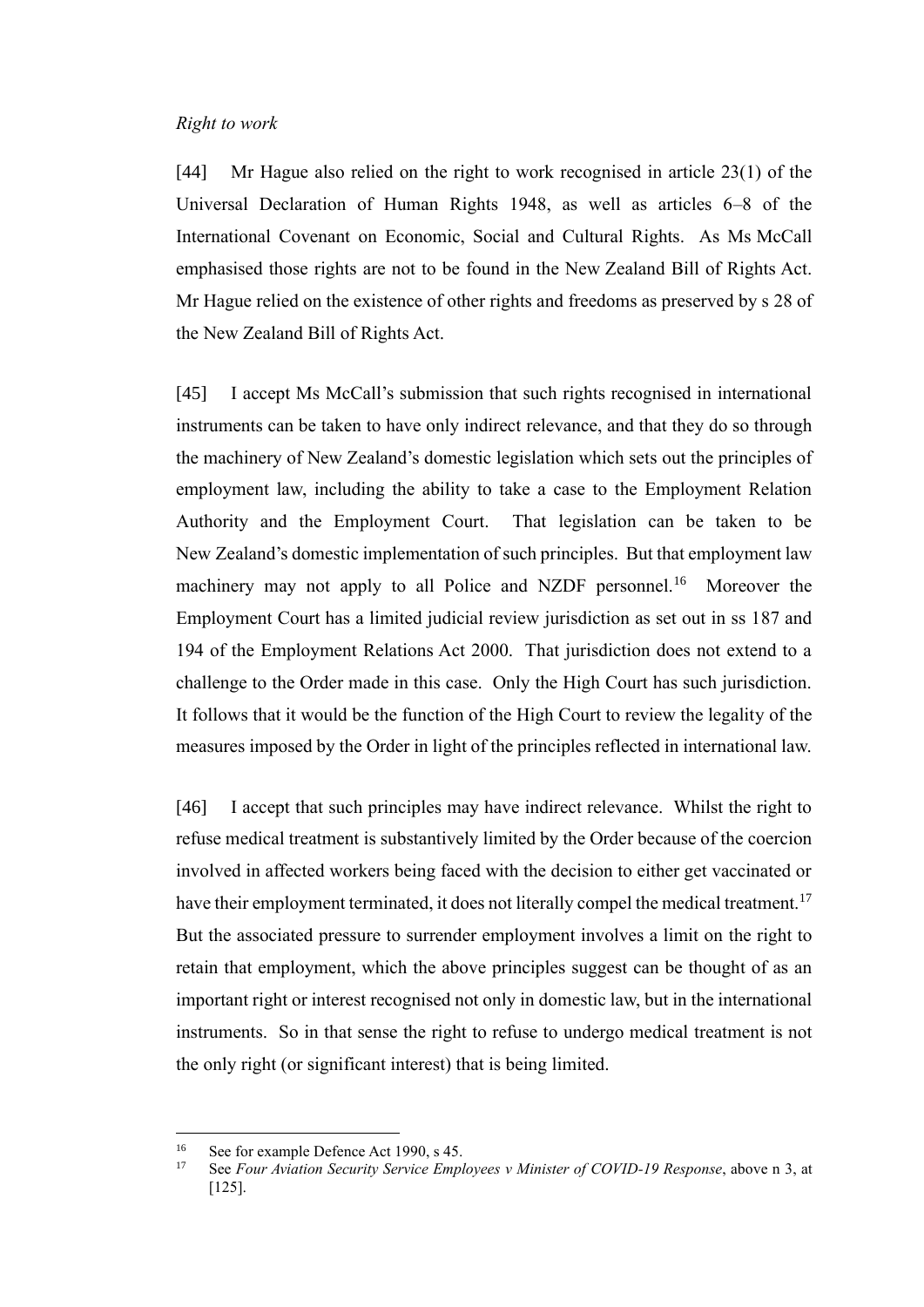### <span id="page-17-0"></span>*Right to manifest religion*

[47] The applicants contend that their right to manifest religion or belief recognised by s 15 of the New Zealand Bill of Rights Act is being limited. A number of the workers affected by the Order have filed affidavits referring to their fundamental objection to taking the Pfizer vaccine given that it was tested on the cells that were derived from a human foetus, believed to be an aborted foetus. Dr Town confirms that such testing did occur, although he says that it is not known whether the foetus was aborted. Some of the deponents also expressed the view that the requirement to be vaccinated is inconsistent with other Christian values.<sup>18</sup> This evidence is supported by the evidence of Minister Koia, although Minister Olds, the Principle military Chaplain for NZDF, has given evidence that the mandates are not in conflict with the free exercise of religious belief.

<span id="page-17-1"></span>[48] The applicants do not contend that the right in s 13 — the freedom of thought conscience, religion and belief — has been limited. For the reasons explained by Ellis J in *New Zealand Health Professionals Alliance Inc v Attorney-General* s 13 is concerned with more fundamental internal beliefs that could not be subject to justified limits.<sup>19</sup> With respect to the s 15 right to manifest religion or belief Ms McCall relied on Ellis J's finding that the requirement for health practitioners to provide information to women seeking an abortion was not inconsistent with the limit on the s 15 right.

[49] I accept Mr Hague's submission, however, that an obligation to receive a vaccine which a person objects to because it has been tested on cells derived from a human foetus, potentially an aborted foetus, does involve a limitation on the manifestation of a religious belief in "observance, practice, or teaching" of religion contemplated by s 15. It is grounded in a core principle of the particular Christian religion and the objection to abortion. The fact that others observing the same religion do not agree with the stance does not mean that the stance does not involve the observance of a religious belief. Any justification for the limit on that right for reasons

<sup>&</sup>lt;sup>18</sup> For example, beliefs based on 1 Corinthians  $3:16-17, 6:19-20$ ; Genesis 1:27; Psalm 139:14.<br><sup>19</sup> New Zealand Health Professionals Alliance Inc.y. Attorney General [2021] NZHC 2510 (2

<sup>19</sup> *New Zealand Health Professionals Alliance Inc v Attorney-General* [2021] NZHC 2510, (2021) 12 HRNZ 629 at [65], [86]–[88].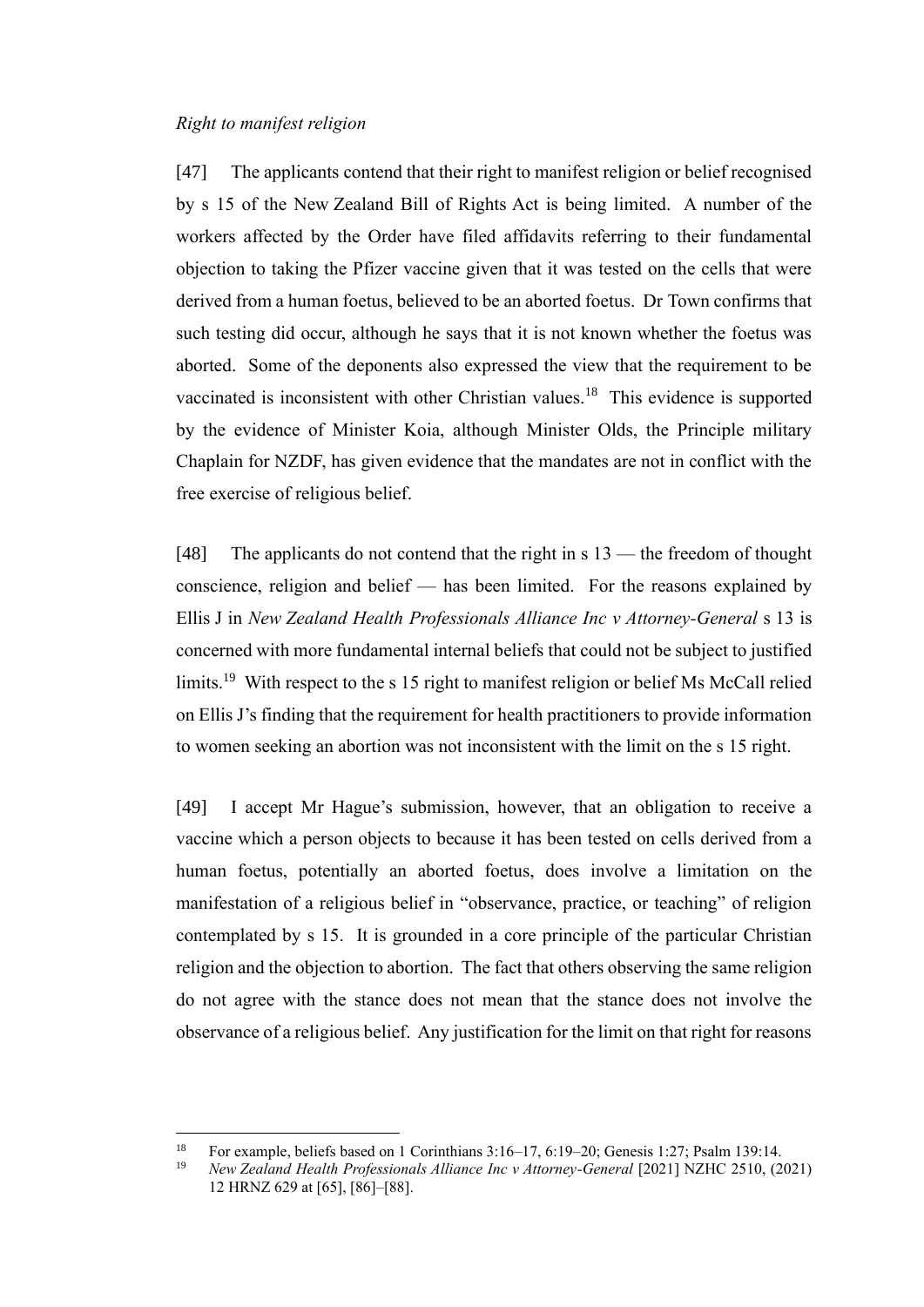<span id="page-18-1"></span>of public policy is best then engaged through the justified limits analysis arising under  $s \, 5.^{20}$ 

<span id="page-18-0"></span>[50] I am not satisfied, however, of the applicants' broader claims that requiring vaccination is inconsistent with the manifestation of religion or belief arising from the concept of individual bodily integrity, personal autonomy or similar Christian values. In reaching that conclusion I apply the approach to the identification of stances that involve the manifestation of a religion explained by the majority of the Canadian Supreme Court in *Syndicat Northcrest v Amselem*. 21 This seems consistent with the approach applied in *New Zealand Health Professionals Alliance Inc v Attorney-*General.<sup>22</sup> The relevant belief must be religious and not secular. This involves the applicants' demonstrating that they sincerely believe that a certain practice or belief is required by the religion, or that they believe that it is required by the religion and it has the appropriate nexus with that religion.  $^{23}$ 

[51] Ms McCall helpfully referred to decisions of the Canadian Human Rights Tribunal where it was found that claimants did not successfully demonstrate that a refusal to wear a mask was religious in nature.<sup>24</sup> Whilst the objective connection with a religion involves a low threshold, I do not accept that a belief in an individual's bodily integrity and personal autonomy is a religious belief or practice. Rather it seems to me, in the circumstances of this case, to be a belief in the secular concept referred to in s 11 of the New Zealand Bill of Rights Act.

[52] For these reasons I accept that the right to manifest religion under s 15 of the New Zealand Bill of Rights Act is limited for those who object to vaccination with a vaccine that has been tested using cells derived from a human foetus on religious grounds, but not otherwise.

<sup>&</sup>lt;sup>20</sup> Which may involve a different approach than that adopted by Ellis J, albeit one that leads to a similar outcome. The separate step contemplated by s 5 of the Bill of Rights is an unusual feature of the New Zealand Legislation – see A and P Butler *The New Zealand Bill of Rights Act – A Commentary* (2nd ed, LexisNexis NZ Ltd, Wellington, 2015) at [6.22].

<sup>21</sup> *Syndicat Northcrest v Amselem* [2004] SCC 47 at 581 and 589.

<sup>&</sup>lt;sup>22</sup> *New Zealand Health Professionals Alliance Inc v Attorney-General*, above [n 19](#page-17-1) at [93].<br><sup>23</sup> See Syndigat Newtherest y Amaglam, above n 21 at 583

<sup>23</sup> See *Syndicat Northcrest v Amselem*, above n [21,](#page-18-0) at 583.<br>24 Pollation v 1226300 Alberta [2021] AHPC 192: The

<sup>24</sup> *Pelletier v 1226309 Alberta* [2021] AHRC 192; *The Worker v The District Managers* [2021] BCHRT 41.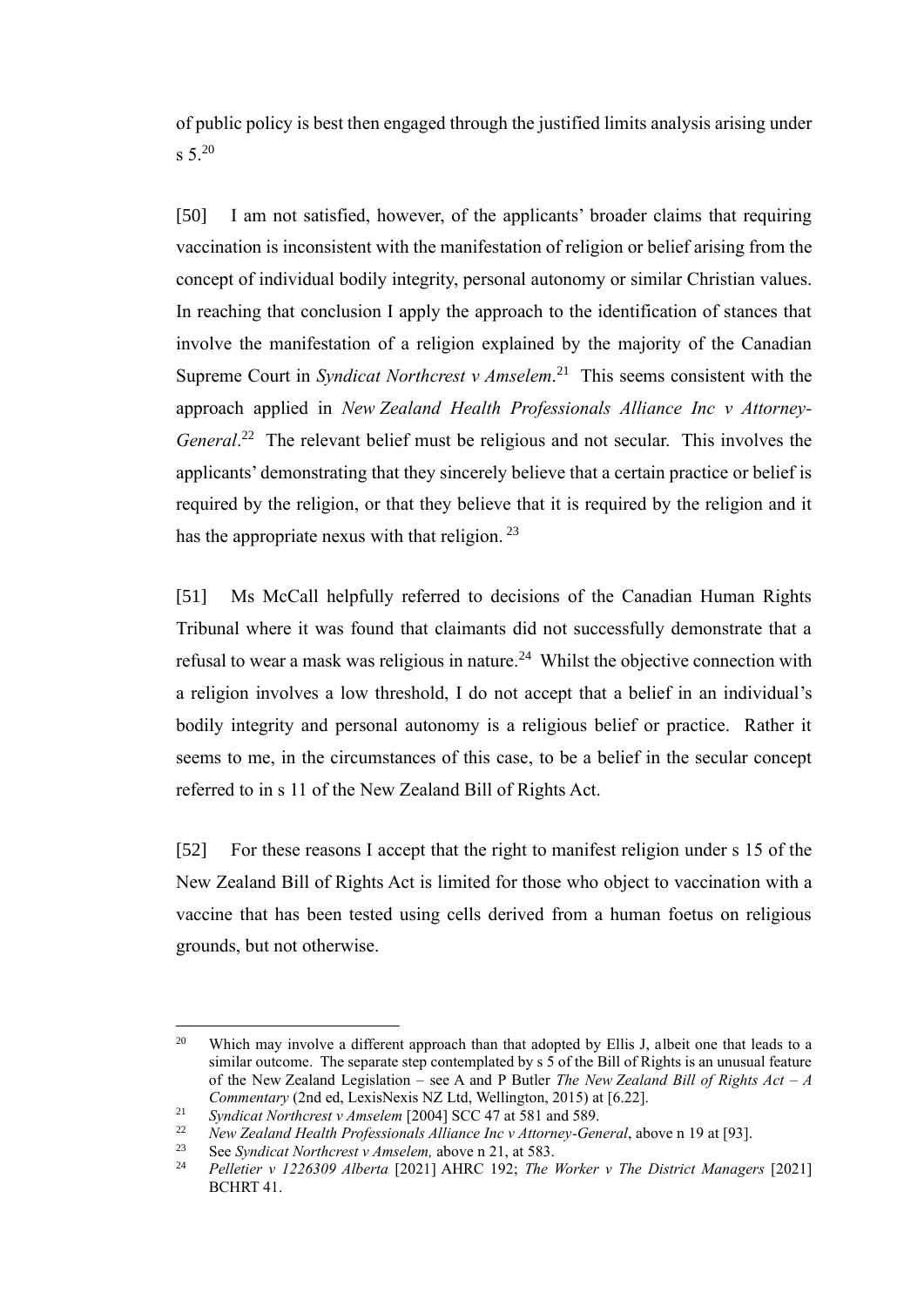## <span id="page-19-0"></span>*Right to be free from discrimination*

[53] The applicants also argue that the Order limits the right to be free from discrimination on the grounds set out in the Human Rights Act 1993 in accordance with s 19 of the New Zealand Bill of Rights Act. This is on the basis of their religious beliefs, and also because of the indirect discrimination against Māori.

<span id="page-19-1"></span>[54] I apply the test for identifying discrimination set out by the Court of Appeal in *Ministry of Health v Atkinson*. 25 This involves considering whether there is differential treatment between persons in comparable situations on the basis of a ground of discrimination, and whether the differential treatment amounts to a material disadvantage.

[55] I do not accept Ms McCall's submission that the prohibited ground of discrimination in s 21 of the Human Rights Act is limited to religious beliefs, and not the manifestation of those beliefs. If a measure disproportionately affects a group because it limits a particular religious practice, or other manifestation of belief, then it seems to me to be clearly subject to the right to be free from discrimination on the basis of religion.<sup>26</sup>

[56] I do accept her submission, however, that there is insufficient evidence of disparity of treatment arising from the manifestation of religious belief that I have found to be limited. The Order does not impose differential treatment on its face all affected are treated in the same way. That does not prevent indirect discrimination arising, however. The concept of indirect discrimination was addressed by the Court of Appeal in *Ngaronoa v Attorney-General*, with the Court explaining that the necessary differential treatment needed to be demonstrated.<sup>27</sup> Here there is no evidence, statistical or other kind, showing that a group is being disadvantaged because of a particular religious belief which they practice — here declining to be vaccinated because of the fact that the vaccine has been tested on cells derived from a human foetus. The fact that there are some affected workers who have explained that

<sup>&</sup>lt;sup>25</sup> *Ministry of Health v Atkinson* [2012] NZCA 184, [2013] 3 NZLR 546 at [55].

<sup>26</sup> For example, a measure preventing the wearing of head coverings could potentially discriminate against a number of groups whose manifestation of belief involves certain head coverings.

<sup>27</sup> *Ngaronoa v Attorney-General* [2017] NZCA 351. See also Selene Mize "Indirect Discrimination Revisited" [2007] NZ L Rev 27.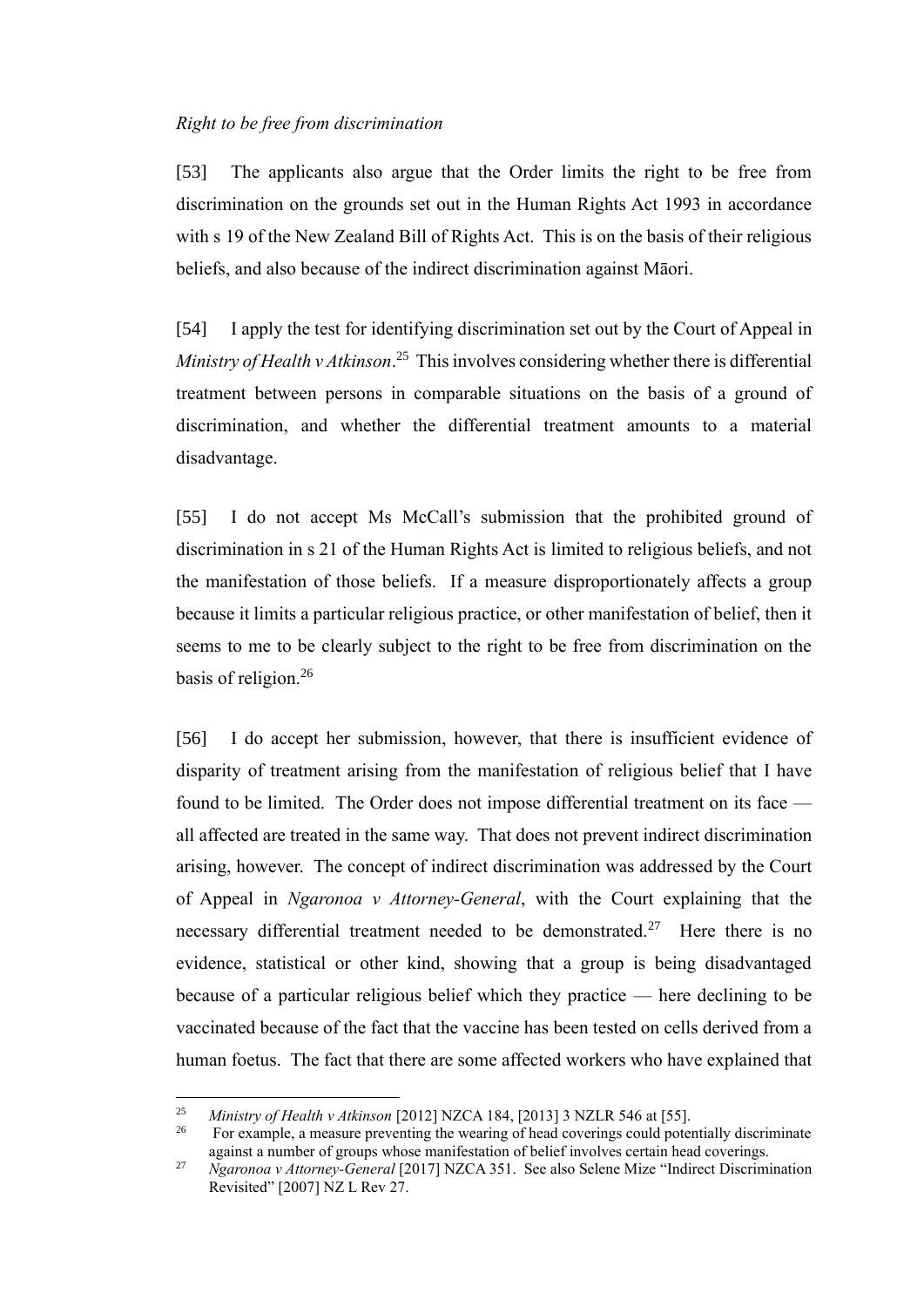this is their reason not to be vaccinated does not do that of itself. Other affected workers have other reasons not to be vaccinated. For there to be discrimination it needs to be shown that a group having a particular religious practice was differentially treated, and in a way that has caused disadvantage. That has not been demonstrated. In terms of the effects on the basis of race arising from discrimination against Māori, for the reasons I have already explained I do not accept that has been established on the evidence.

# <span id="page-20-0"></span>*Conclusion on affected rights*

[57] I do not need to address the other arguments advanced by the applicants which I do not accept. The Order limits the right to be free to refuse medical treatment recognised by s 11 of the New Zealand Bill of Rights Act (including because of its limitation on people's right to remain employed), and it limits the right to manifest religious beliefs under s 15 for those who decline to be vaccinated because the vaccine has been tested on cells derived from a human foetus which is contrary to their religious beliefs. I do not see any other rights as being relevant.

## <span id="page-20-1"></span>**Is the limit on rights demonstrably justified?**

[58] I accordingly now address the decisive question in this challenge, which is whether the limitation of fundamental rights is demonstrably justified in a free and democratic society given the public interest that is sought to be advanced by the Order.

[59] Section 5 of the Bill of Rights provides:

#### **5 Justified limitations**

Subject to section 4, the rights and freedoms contained in this Bill of Rights may be subject only to such reasonable limits prescribed by law as can be demonstrably justified in a free and democratic society.

[60] It is not common for human rights legislation to have a general justification exception of this kind.<sup>28</sup> It removes the necessity to interpret the rights themselves in a way that incorporates justification, and the unnecessary complexities that can arise

<sup>28</sup> See A and P Butler *The New Zealand Bill of Rights Act – A Commentary*, above [n 20.](#page-18-1)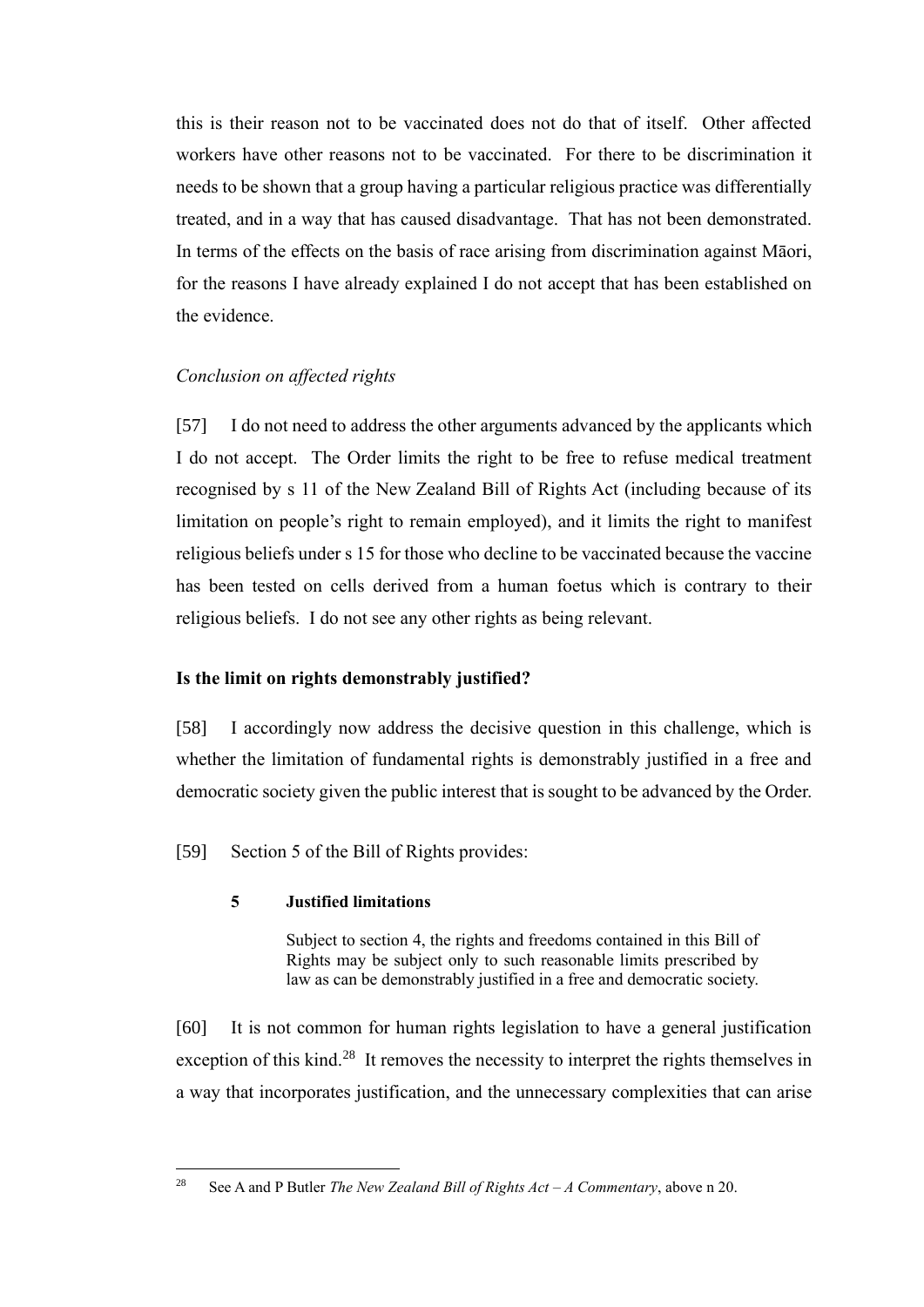as a consequence. The approach mandated by s 5 has been described as a "masterstroke against rigidity".<sup>29</sup>

#### <span id="page-21-0"></span>*Margin for appreciation or deference*

[61] There is a preliminary question that is appropriately addressed. Ms McCall argued that it was necessary for the Court to allow for a degree of deference to the assessment made by the Minister when assessing whether the measures involved a demonstrably justifiable limit on fundamental rights. This was alternatively expressed as allowing for a margin for appreciation.

[62] This is a matter I addressed for *Four Aviation Security Workers v Minister of COVID-19 Response*. 30 I again proceed on the basis more fully explained in that judgment. I am not convinced that reference to deference, or to a margin for appreciation clarifies the Court's task in the present case. There is an important distinction between the policy decisions made by the Executive, and the legal questions that are addressed by the Court. The choices made by governments on their response to COVID-19 involve wide policy questions — including decisions on the use of border closures, lockdowns, isolation requirements, vaccine mandates and many other measures. These are decisions for elected representatives to make. The Court addresses narrower and more limited legal questions — here whether the measure adopted is a demonstrably justified limitation of rights pursuant to s 5 of the New Zealand Bill of Rights Act. The Court's function is not to address the wider policy questions. The Minister was free to choose between any options that were legally open to him. The options were so open to him if they satisfied the legal requirement that they were a demonstrably justified limit on the relevant rights.

[63] I accept when addressing the legal questions that the views of the Minister as set out in his evidence are to be given weight. Equally the views expressed by Deputy Commissioner Kura and Brigadier Weston, as senior and experienced persons in their respective areas should also be given weight. Questions involving expertise, such as those addressed by Dr Town may give rise to institutional limitations on the Court's

<sup>&</sup>lt;sup>29</sup> Sir Robin Cooke "Practicalities of a Bill of Rights" (1986) 2 Aust Bar Rev 189 at 199.

<sup>30</sup> *Four Aviation Security Service Employees v Minister of COVID-19 Response*, above n [3,](#page-2-1) at [80]– [86].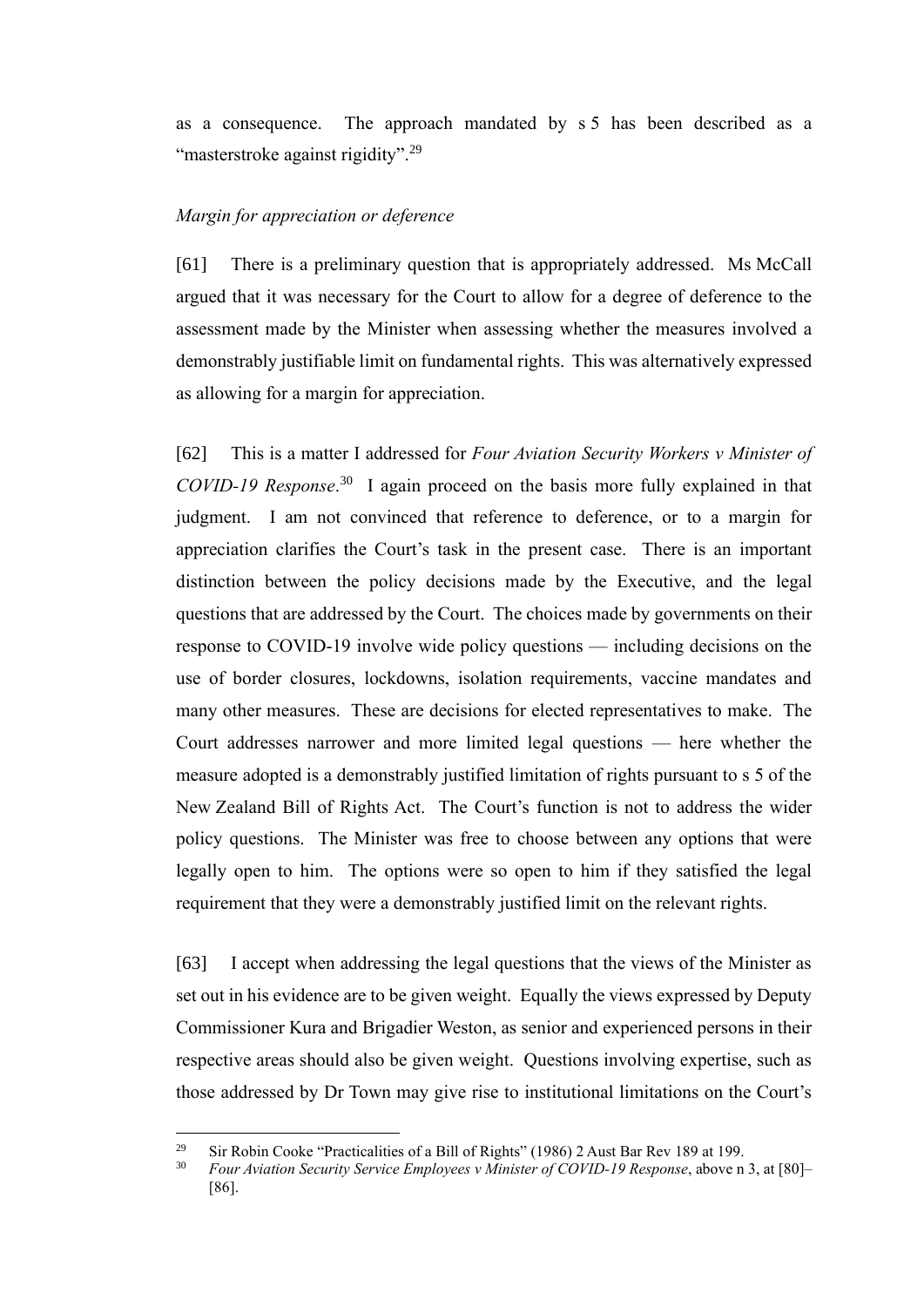ability to reach definitive conclusions, particularly when their evidence is only provided by way of affidavit. But ultimately the Court must exercise its constitutional responsibility to ensure that decisions are made lawfully. And the Crown has the burden to demonstrate that a limitation of a fundamental right is demonstrably justified.<sup>31</sup> The Court of Appeal recently explained the rigour that this requires in *Make It 16 Inc v Attorney General*: 32

<span id="page-22-0"></span>… The relevant purpose to be identified under the *Hansen* s 5 analysis is the purpose of the limiting measure.<sup>33</sup> In this case, the limiting measure is the limitation of the franchise to those aged 18 and over, thereby disenfranchising those under the age of 18 years. The purpose of the limitation is to demarcate between those who are to be considered adults and those who are to be considered children.

That being the case, in terms of the remaining steps in the s 5 analysis, the Court needed to inquire why Parliament made the choice it did, why are 16 and 17 year olds excluded, deemed children and not adults? What is the social advantage of limiting the age to 18 years? If there is one, does the social advantage outweigh the harm to the protected right. Would extending the franchise to 16 and 17 year olds be harmful? Would it have benefits?

The overly broad formulation of the purpose resulted in the Judge being unduly deferential to Parliament and in turn failing to inquire whether the Attorney-General had discharged the burden of proof that lay on him to justify the limit on the protected right.<sup>34</sup> The doctrine of "margin of appreciation" certainly allows Parliament some latitude or leeway but it can only go so far. As was said by this Court in *Child Poverty Action Group Inc v Attorney-General*: 35

> <span id="page-22-1"></span>That latitude or leeway to the legislature does not however alter the fact that the onus is on the Crown to justify the limit on the right. The justification has to be "demonstrable".

And: $36$ 

… the term "deference" as used in the authorities is not helpful if it is read as suggesting the court does not need to undertake the scrutiny required by the human rights legislation. The courts cannot shy away or shirk that task.

<sup>31</sup> *Ministry of Health v Atkinson*, above [n 25,](#page-19-1) at [163].

<sup>&</sup>lt;sup>32</sup> *Make It 16 Inc v Attorney General* [2021] NZCA 681 at [51]–[53].

<sup>33</sup> See *Ministry of Health v Atkinson*, above n [25,](#page-19-1) at [117]; and *Child Poverty Action Group Inc v Attorney-General* [2013] NZCA 402, [2013] 3 NZLR 729 at [65].

<sup>34</sup> *R v Hansen* [2007] NZSC 7, [2007] 3 NZLR 1 at [108]–[112] per Tipping J; and *Ministry of Health v Atkinson*, above n [25,](#page-19-1) at [163].

<sup>&</sup>lt;sup>35</sup> *Child Poverty Action Group Inc v Attorney-General*, above n [33,](#page-22-0) at [91] (footnote omitted).

At [92].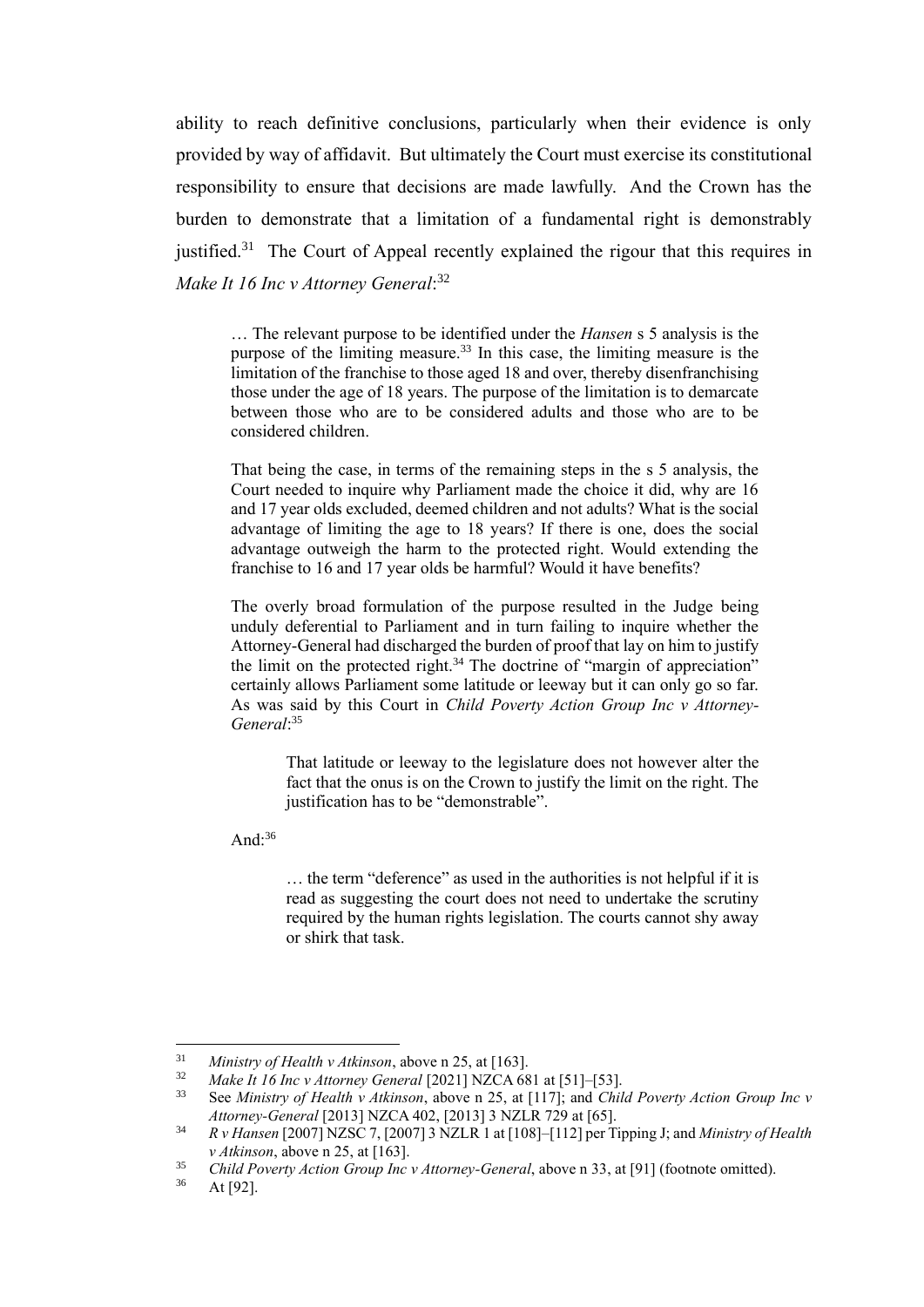[64] As I will elaborate upon below there is also room for the precautionary principle to operate given the subject matter of the measures. That is a relevant legal principle that potentially applies. But the Court must nevertheless grapple with the difficult questions for itself in order to provide the answers to the legal issues that arise.

#### <span id="page-23-0"></span>*The Court's approach*

[65] The relevant question then becomes whether the limitation on fundamental rights that has been identified is reasonable, and demonstrably justified in a free and democratic society. The burden is on the Crown to establish this. The approach usually applied to assessing the justification for the limit on rights is that set out by the Supreme Court in *R v Hansen*, which in turn adopted the approach of the Supreme Court of Canada in  $R \vee Oakes$ <sup>37</sup> Tipping J described the approach as involving a number of steps,<sup>38</sup> although it should be remembered that this is not a rigid test, but rather a framework for the Court to ultimately address the question of justification.

[66] The relevant justification here is the advancement of the objective of the Order identified in its amended terms — to ensure continuity of services that are essential for public safety, national defence, or crisis response, and to maintain trust in public services. The risk to the continuity of such services arises from potential absenteeism in the workforce caused by COVID-19. That could be direct, or indirect. Particular workers could be absent because of their own illness, or because they are required to isolate by becoming a close contact of someone with the illness. So the risk created by the unvaccinated relates not only to their own vulnerability, but also because they are seen as a risk of transmitting COVID-19 to others or causing colleagues to require to isolate.<sup>39</sup> The maintenance of trust in public services would be associated to this providing confidence to the public that the Police in particular, but potentially NZDF, have a fully vaccinated workforce which it is safe to interact with.

<sup>37</sup> *R v Hansen*, above [n 34;](#page-22-1) *R v Oakes* [1986] 1 SCR 103.

At [103]–[104].

I note the very recent change to isolation requirements.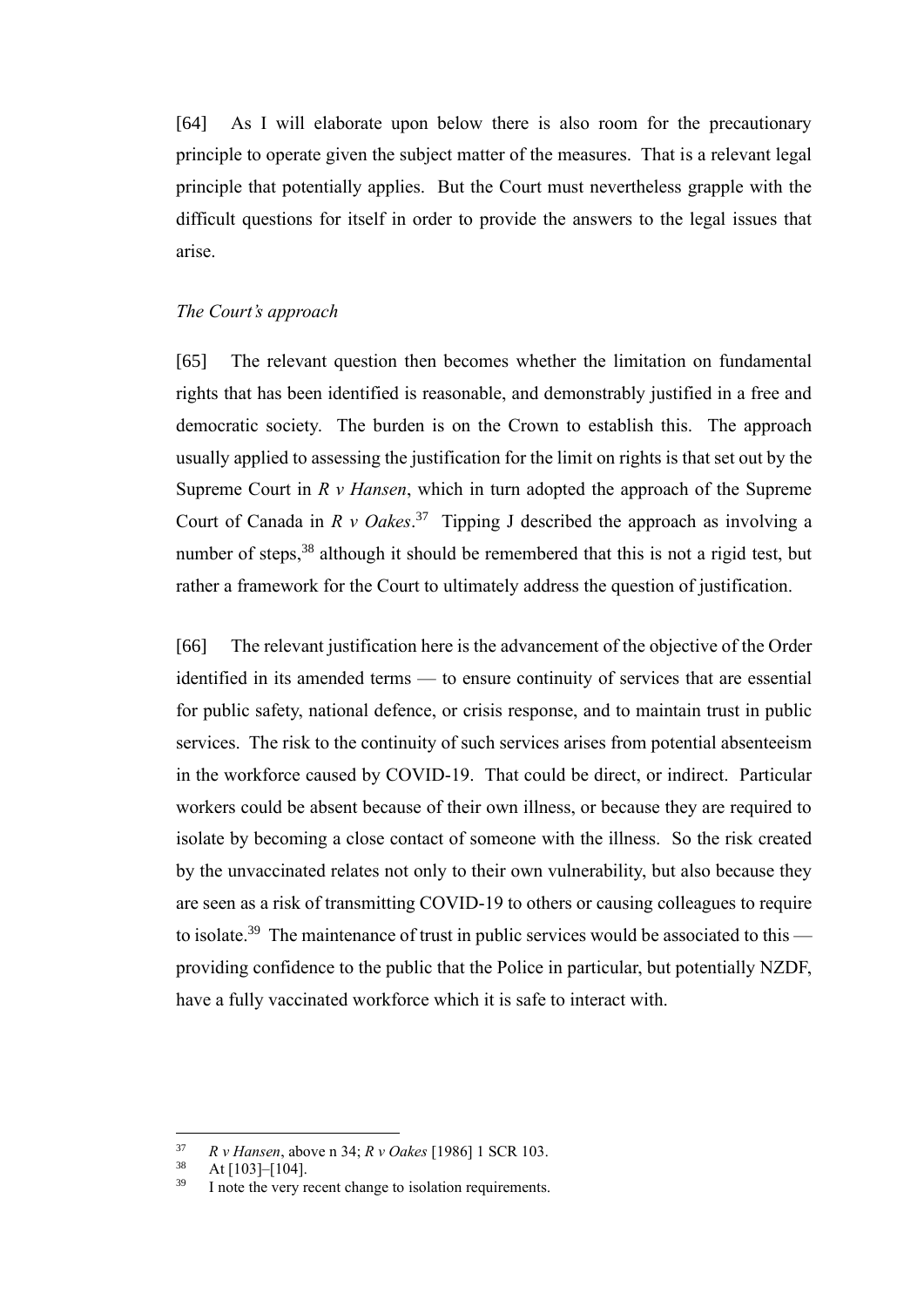[67] Against that background, determining whether the measures implemented by the Order are demonstrably justified seem to me to involve questions along the following lines:

- (a) How many unvaccinated workers the Order addresses compared with the overall workforce. In particular how many workers have been pressured into vaccinating, or have been terminated/resigned as a consequence of the Order?
- (b) Of that number, how many would have been pressured to vaccinate, or terminated/resigned in any event as a consequence of the existing internal policies applied by Police and NZDF. In other words what is the effect of the Order that was not already being achieved by existing vaccination policies?
- (c) What is the risk of the continuity of services of Police and NZDF arising from this number of workers that are so addressed by the Order? This will include evidence of the additional risks of contracting and transmitting COVID-19 arising from being unvaccinated, in light of the number of workers so identified, and the overall workforce and its dynamics. It will also include an assessment of the impact on public trust in these services.
- (d) Does the benefit so identified amount to a demonstrably justified limit on the rights bearing in mind the adverse impact on the persons whose rights are so limited?

[68] There may be alternative ways of framing the required inquiries, but an analysis along these lines appears to me to be appropriate. These questions go to the first step described by Tipping J in *Hansen,* namely to ascertain whether the limiting measure serves a sufficiently important purpose to justify the curtailment. These questions are also relevant to the subsequent steps, and particularly that the measure limits the rights no more than reasonably necessary, and in due proportion to the importance of the objective.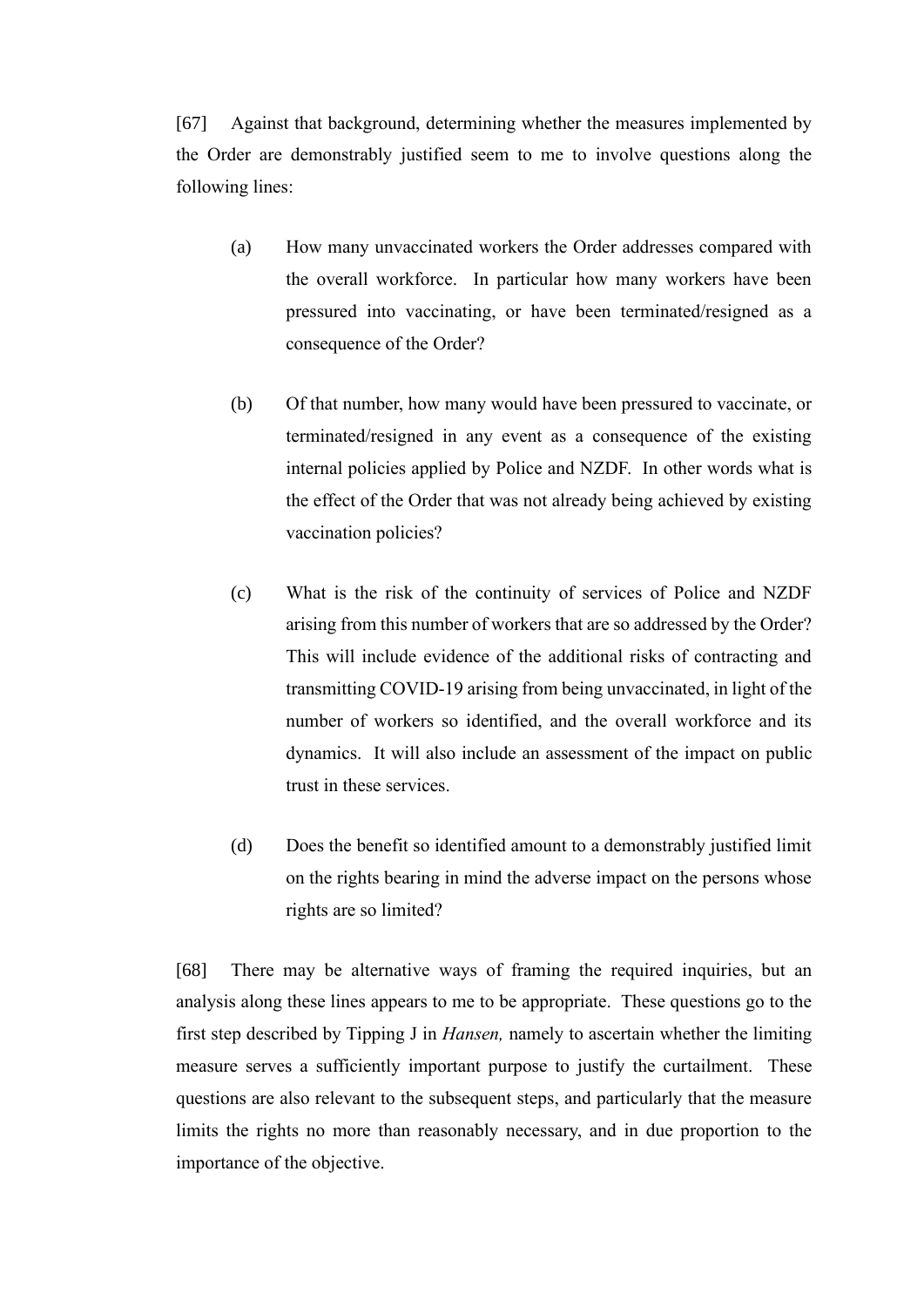[69] One of the difficulties with the present case is that there is little before the Court that allows an analysis along these lines to be undertaken. There was nothing in the parties' written submissions of this kind. No doubt that can be partly explained by the fact that the Order as originally promulgated identified the incorrect purpose, and the parties' submissions proceeded on the basis that the purpose of the Order was to address the spread of COVID-19. The parties submissions also tended to address these question of justified limitation at a more abstract level, rather than by reference to the actual evidence of the effect of the measure. As demonstrated by the questions above, in order for the Court to determine whether the purpose of ensuring the continuity of services that are essential for public safety, national defence, or crisis response and maintenance of trust in public services is achieved, the inquiry is necessarily a practical one.

[70] More importantly, whilst there is some evidence that allows the Court to assess these questions it is far from complete, and only addresses such questions indirectly. That can also be said of the advice given to the Minister when he made his decision, and also of his advice to Cabinet in relation to the proposed decision. The Crown can still show by the evidence filed that the measure was demonstrably justified, however.

#### <span id="page-25-0"></span>*Number of affected Police personnel*

[71] I will address what the Order actually achieved by first considering the evidence on the number of unvaccinated Police personnel that were impacted by the Order. I will then address the number for NZDF.

[72] Deputy Commissioner Kura describes the rollout of vaccination for Police in her evidence. At the time the Police first advanced a case to be included in an order they advised the Minister that as at 21 October 2021, 83.1 per cent of Police had received at least one or more doses of the vaccination, and 70.1 per cent had received both doses. By the time the Order took effect on 17 January 2022 Police had an overall workforce of 15,682 involving 10,114 sworn staff, 340 authorised officers, 324 recruits and 4,900 non-sworn staff. The mandate arising under the Order covered the 10,892 sworn staff. Deputy Commissioner Kura explains the remaining 4,790 were "covered by Police's internal vaccination policy".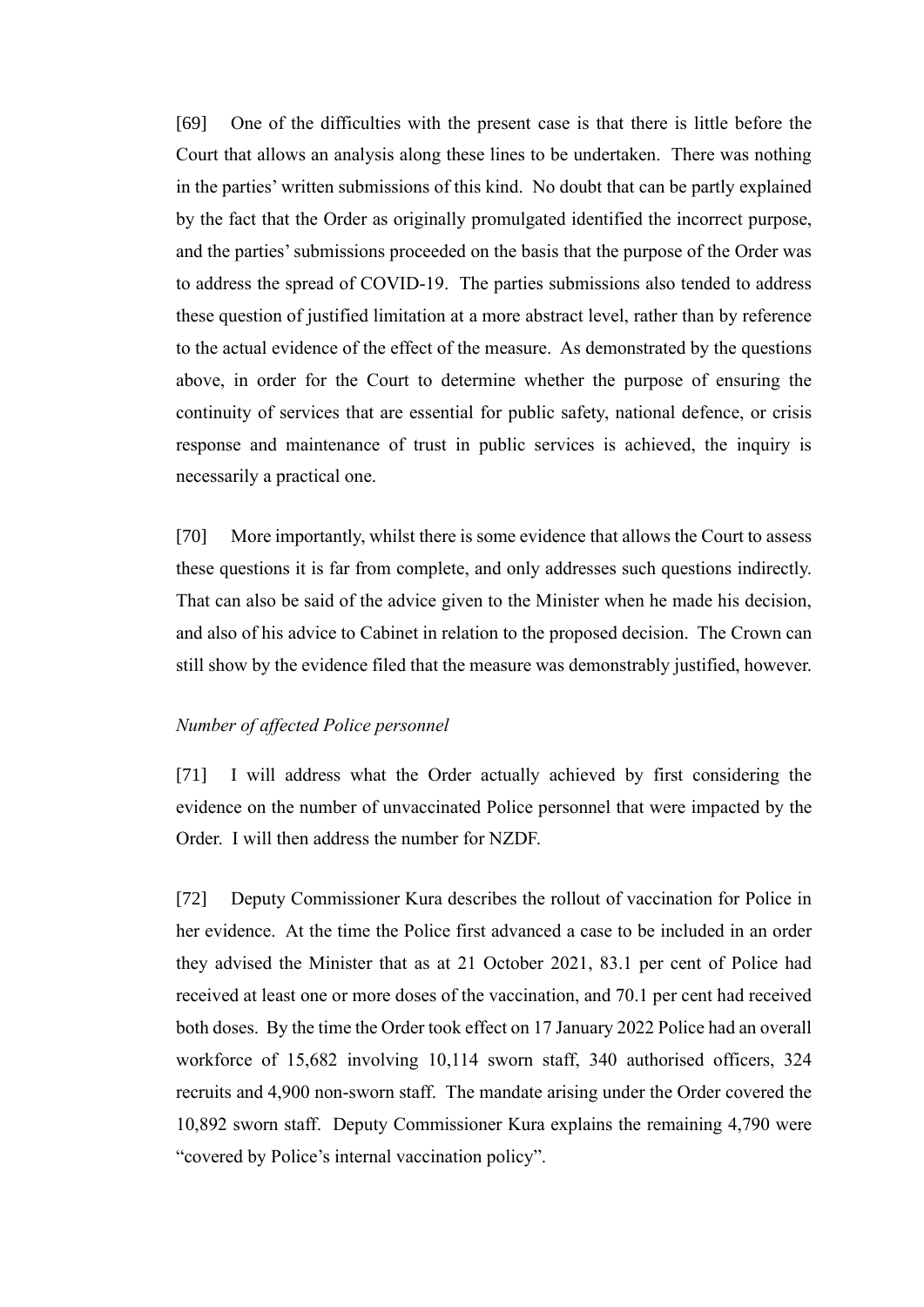[73] Police assessed the number of people actually affected by the Order when it took effect. That was identified as being 164 unvaccinated staff members as at 17 January 2022. They were stood down. Deputy Commissioner Kura says that on 8 February Police served a notice of termination on 60 affected staff and that the remaining 104 staff are now going through further consultation on their options, have taken up leave without pay, are choosing to vaccinate, have been redeployed, or are choosing to resign. So in terms of the actual impact of the Order, the evidence before the Court suggests it is limited to 164 Police workers, 60 of which have had their employment terminated. That is in the context of an overall workforce of over 15,000, and a workforce of just short of 11,000 covered by the Order.

[74] There is no evidence before the Court that this number would have been any different had the matter been addressed by the Police's internal vaccination policy (as is the case of approximately 4,000 civil staff). Neither do I have any evidence that the mandate in the Order had a material effect on overall vaccination rates for Police. For example there is no evidence that the rate of those being vaccinated at the end of October 2021 was in decline and that the Government mandate introduced through the Order was needed to materially address that decline. Neither do I have any evidence of what is thought the total vaccination rates would have been without the Government's mandate introduced by the Order.

[75] The only evidence of any Police officers affected by the Order getting vaccinated in anticipation of a mandate is found in one of the affidavits filed in support of the application. Police Sergeant John Moody says that he got vaccinated because of the threat of dismissal arising from "the mandate". But even this evidence does not clearly indicate whether it was the mandate introduced by the Order as opposed to the pre-existing internal mandate that led to this decision. I accept that it is possible that some Police officers got vaccinated because of the anticipated effect of the Order but I do not think that possibility can be taken very far without any actual evidence of this.

[76] Neither has the Court been provided with an explanation of how the existence of a number such as 164 unvaccinated personnel, 60 of whom were terminated, materially addressed the ability of the Police to provide continuity of services. This number of affected officers seems to me to be low relative to the total numbers in the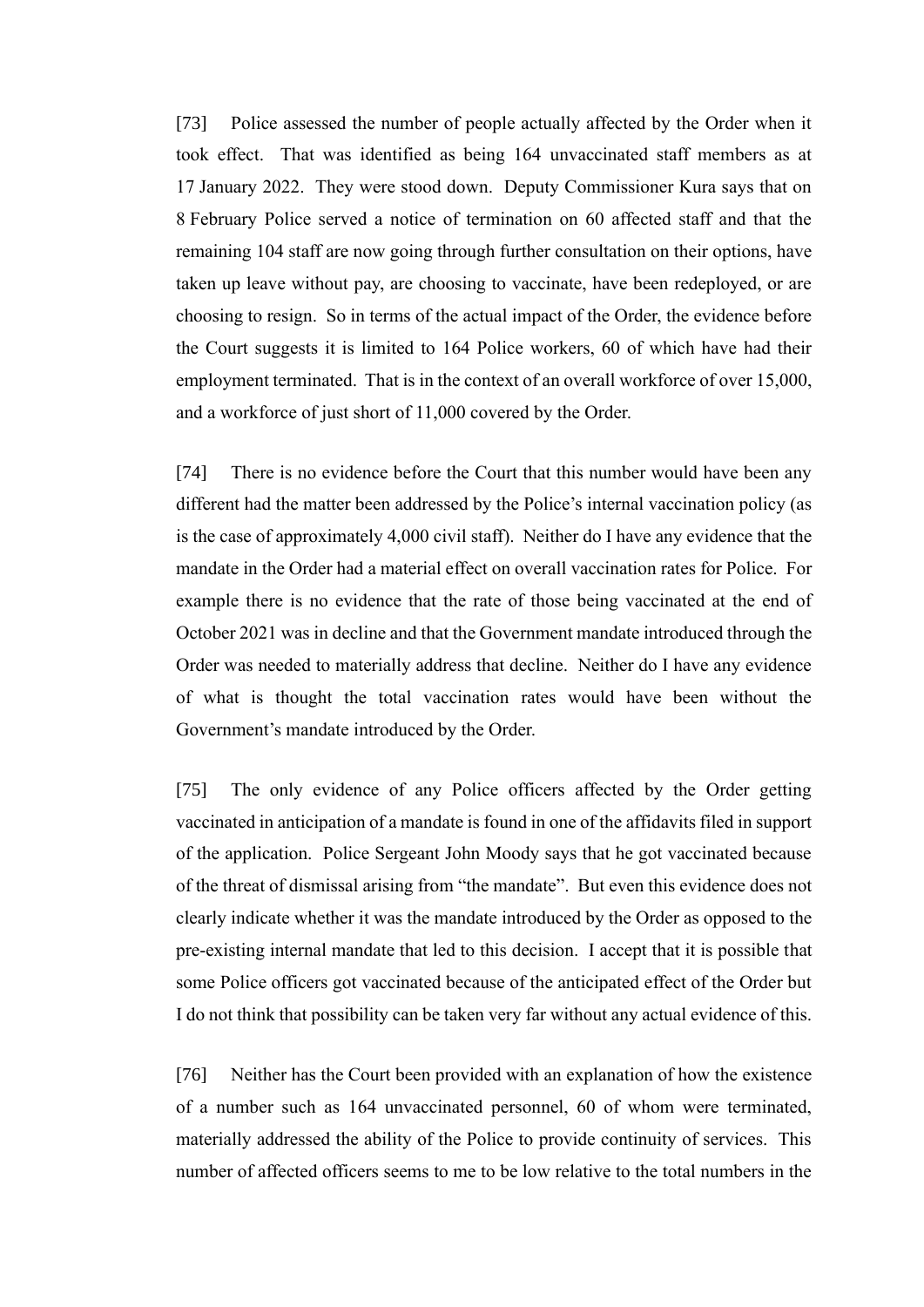force, and having 60 officers terminated involves workforce disruption in itself. This much was recognised and assessed by the Minister, and it was considered that the low number of prospective terminations would be manageable. The only evidence on the improved ability to ensure continuity of services is in one paragraph of Deputy Commissioner Kura's evidence where she says:

Although vaccination could be implemented through policy, Police considered a mandate would enable Police to quickly advance a vaccination requirement, and to make clear to our large workforce who would be required to be vaccinated. It would not have been practical to deal with each individual staff member on a piecemeal basis, and a mandate would also allow us to draw on the Ministry of Health's exemption process. A mandate would also provide communities with greater confidence that it is safe to interact with and call on Police for assistance when needed.

[77] I find this evidence unpersuasive given that the number of personnel in issue is in the order of 160 staff. I do not understand why the internal policies prevented advancing a vaccination requirement in a timely way for such officers, making it clear who were required to be vaccinated, or why it would have been impracticable to deal with the affected officers individually. The officers affected by the Order still need to be dealt with individually in any event, as do the civilian staff. Moreover this justification for the Order seems to be close to one based on administrative convenience, which is not a compelling justification for limiting rights.

[78] I am also not satisfied that any greater confidence for the public could really be involved. Police would be able to publicly state that they had policies requiring vaccination, there were extremely high vaccination rates, and that any unvaccinated staff were being effectively managed so that there was no concern for the public. I am unconvinced that there was any material risk to public confidence, particularly as there is no evidence that the number of affected staff would have been any greater had the matter been left to the internal policies, and there is no evidence to suggest there was a risk arising from waning public confidence.

[79] In addressing the evidence of the number of unvaccinated Police officers Ms McCall argued that the Court should limit itself to the information that was before the decision-maker when the Order was made. She points out the Minister advised Cabinet in November 2021 as at that stage 98.4 per cent of constabulary staff had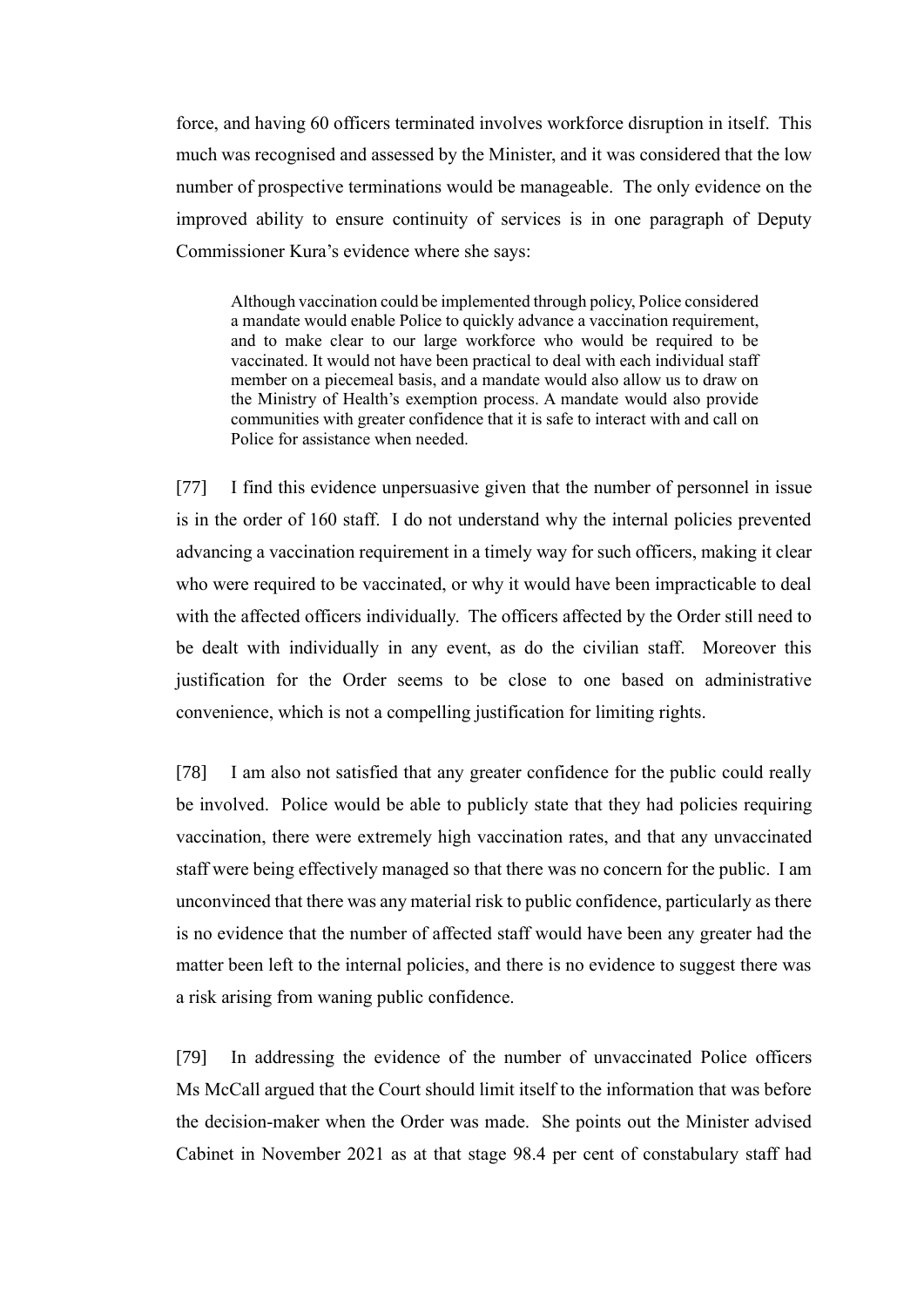received one dose, that 80.8 per cent were fully vaccinated, and there were slightly over 1,000 staff who had not recorded that they had been vaccinated. She argued the relevant number was accordingly 1,000 police officers, not 160.

[80] I do not accept Ms McCall's submission as a matter of principle. It seems to be that the Court can, and should take into account factors and evidence that post-date the decision implementing the measure. First, the Court cannot be confined to the evidence that was before the Minister when the Order was made as part of its overall inquiry in determining whether a measure involves a demonstrably justified limit on a fundamental right or rights. Both the applicant and Crown can be expected to file evidence, and indeed have filed evidence and arguments going beyond what might have been before the decision-maker at the time of making his decision.<sup>40</sup> That is because it is the Court that must be persuaded by the Crown that the measure is demonstrably justified.<sup>41</sup> Secondly, the measure has not yet had legal effect as it requires vaccination by 1 March 2022. So the Court is reviewing evidence and argument at a stage before the measure takes effect, and so it would be artificial not to take into account what has emerged between December 2021 and February 2022 in those circumstances. Thirdly, there is a statutory duty for the Minister to keep the orders he has decided to implement under review in s 14(5) of the Act. That reflects a legislative intention to monitor the justifications for orders in light of changing circumstances. It is accordingly consistent for the Court to also monitor the question of legality on that basis. Finally, an error with the Order's purpose was identified prior to the hearing and was corrected by the Minister a day before the hearing. In those circumstances it would again be artificial for the Court to say that it must put to one side anything that has transpired since the original decision in December.

[81] In any event, the advice the Minister provided to Cabinet in relation to the 1,000 constabulary staff is unlikely to accurately record how many had received the

<sup>&</sup>lt;sup>40</sup> Accordingly there can be no procedural unfairness to the Crown. The evidence between both parties, including the evidence of Dr Petrovsky and the Ministry's Chief Science Adviser, Dr Town, address developments post-dating the decision in detail – including particularly the emerging information in relation to the Delta and Omicron variants.

<sup>&</sup>lt;sup>41</sup> See for example, *New Health New Zealand v South Taranaki District Council* [2018] NZSC 59, [2018] 1 NZLR 948; the Supreme Court addressed that question in relation to fluoridation without being confined to materials before a particular decision-maker – indeed in that case actual decisions by the relevant territorials had not even been made, although at [176] Glazebrook J declined to address the question for such reasons.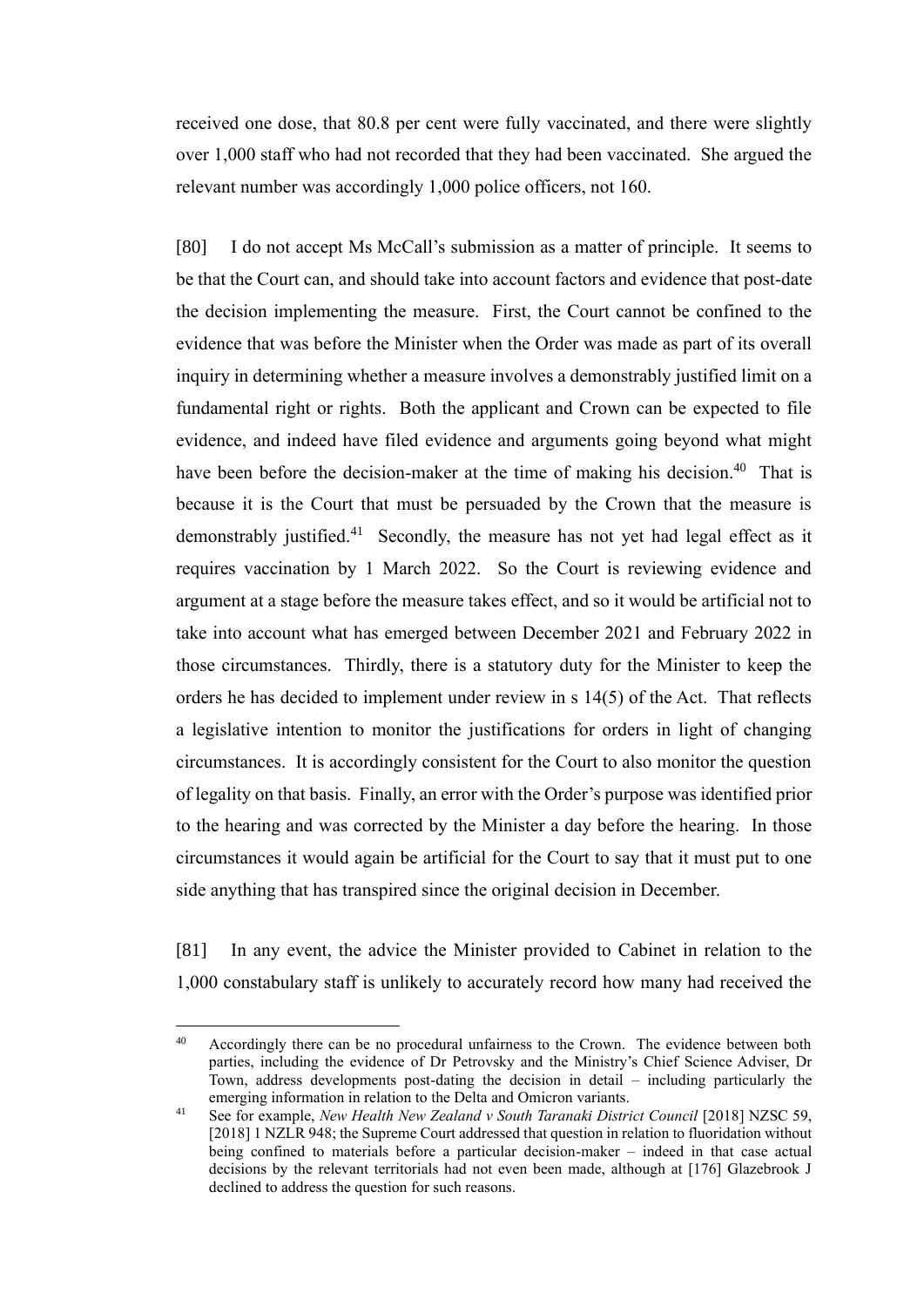vaccine as this number also included those who were "yet to update their vaccination status using the police's online reporting tool". When greater analysis was done by Police in January 2022 the number affected was only 164.

#### <span id="page-29-0"></span>*NZDF's position*

[82] The position is similar with NZDF. Brigadier Weston explains that there are 15,480 NZDF personnel, of which 3,048 are civil staff. He explains that there was a pre-existing requirement for the regular forces through orders issued under s 27 of the Defence Act, and that this had been amended to include a requirement for vaccination against COVID-19. He also explains the pre-existing requirement to be vaccinated for those working in places such as managed isolation facilities in accordance with the COVID-19 Public Health Response (Vaccination) Order 2021.

[83] A vaccination programme was rolled out for NZDF commencing in February 2021. This was introduced as part of the baseline requirements for service. Brigadier Weston gives evidence, however, that the COVID-19 vaccination baseline requirement was "not sufficient to ensure the ability of the NZDF to continue to operate as needed". He says that whilst it was already a requirement for the regular forces, NZDF was "unable to extend to those others working for the NZDF (in particular the members of the civil staff)". He also outlined how civil staff fully interact with the regular forces. So the workers that were excluded from the Order in relation to Police operations — the civilian staff — are the very category of workers regarded as central to justifying the Order for NZDF.

[84] Brigadier Weston's evidence is that at 1 February 2022 99.2 per cent of the regular forces were fully vaccinated leaving 75 members of the regular forces who were not. 98.7 per cent of the civil staff were fully vaccinated leaving 40 who were not. There is no evidence addressing whether the 75 regular force members changed in number because the Government mandate implemented by the Order. Neither is there any evidence whether the 40 civilian staff was smaller in number than would have been the case had there been no Order and the NZDF's internal employment policies left to operate. The maximum total number said to be covered by the Order is 115, with no evidence as to whether that number is smaller as a consequence of the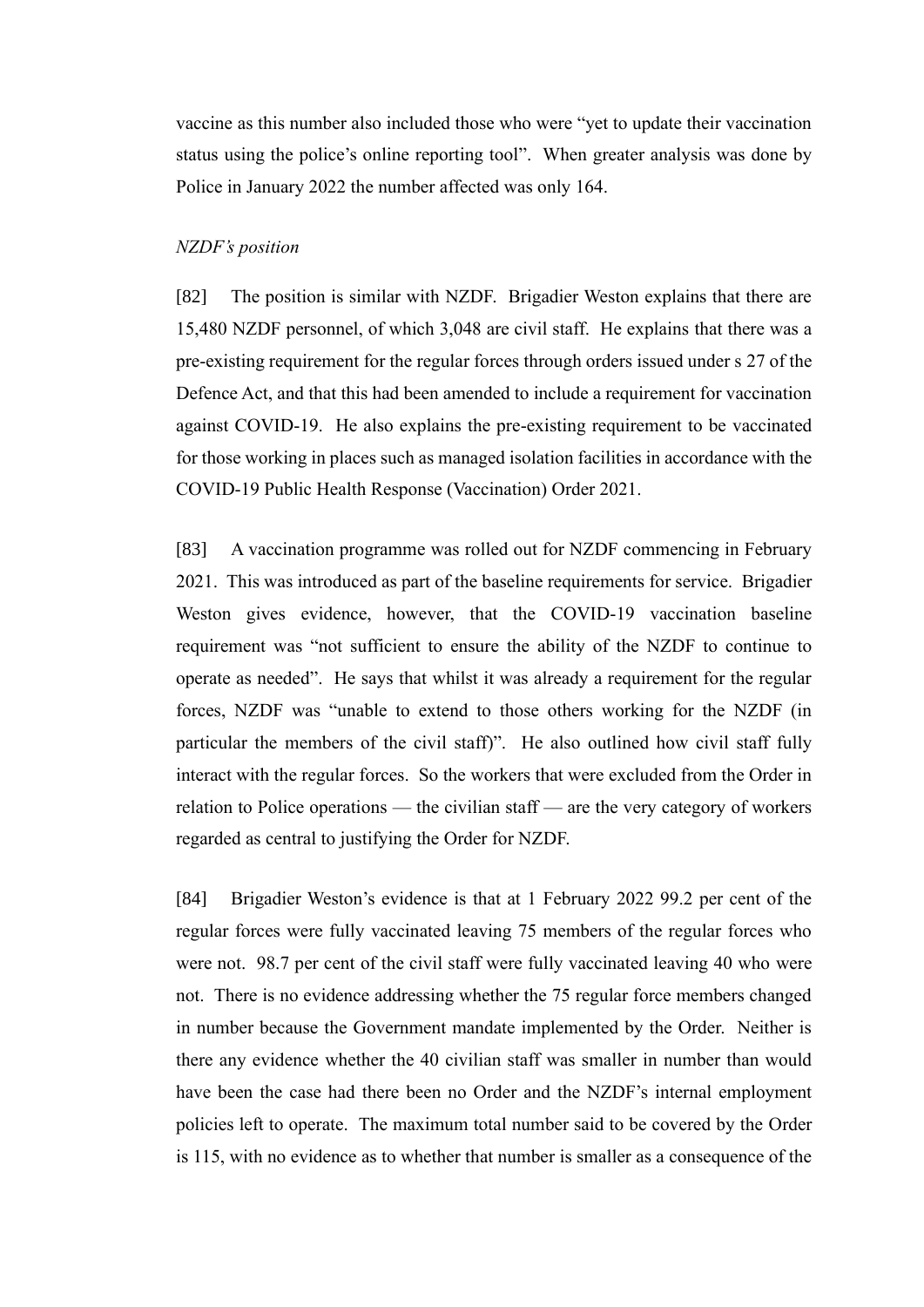Order, or evidence about terminations/resignations and how that would have been different with and without the Order. Neither do I have any evidence that there were in fact more than 115 workers addressed by the Order because the fact it was going to be implemented led some workers to get vaccinated or resign in anticipation (excluding those who would have resigned because of the operational policies in any event).

[85] Neither is there any evidence on how the existence of the 115 personnel (or the 40 if it is limited to the civil staff) adversely affected the ability of NZDF to ensure continuity of capability in light of a total personnel count of over 15,000. On the face of it this is a small number of people, and I do not accept that I can simply assume that there is a threat to the overall continuity of NZDF services (or the public trust in those services) if these are the relevant number of workers affected.

[86] In addition the applicants' evidence is that a reasonably low percentage of NZDF personnel are actually recorded as being ready for deployment for a range of reasons. To show that the vaccine mandate in the Order had a material impact it would be necessary to understand how the number of people affected by that mandate impacted on the deployment capability. If the mandate in the Order mainly addresses the position of the civilian staff, it would also be appropriate to explain how the numbers of unvaccinated civilian staff would impact on deployment capability. Evidence establishing a justification for such reasons has not been provided.

## <span id="page-30-0"></span>*Health advice*

[87] The relatively low number of unvaccinated Police and NZDF personnel impacted by the Order may not, of itself, mean that the Order is not a reasonable limit on rights that can be demonstrably justified. If the evidence established that the presence of unvaccinated personnel, even in small numbers, created a materially higher risk to the remaining workforce a justification may be apparent. This is particularly so when that risk is combined with what may be called the precautionary principle, and a consideration of the need to maintain public trust that is also part of the objective of the measure.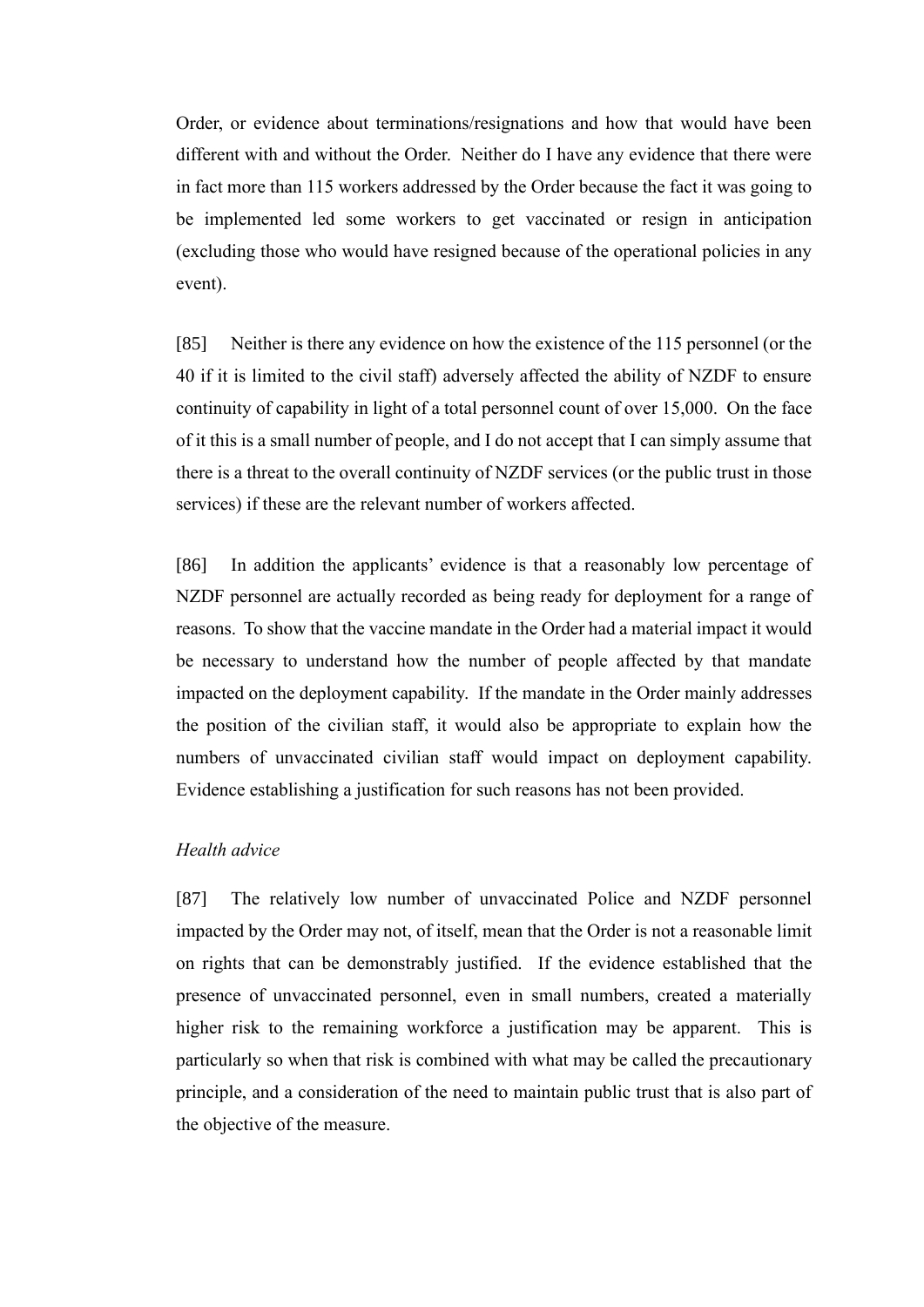[88] The evidence on these further issues is sparce, however. I accept that Dr Petrovsky is qualified to give expert evidence on the likely effects of vaccination on the workforces. He explained in his evidence that vaccination has potential benefit in reducing the severity of disease, even with the Omicron variant. But in his view mandatory vaccination does not assist in preventing workers in affected roles from contracting COVID-19, or transmitting it to others. Indeed his view was that it may ultimately increase the spread of the virus in a workforce because of increased asymptomatic transmission by the vaccinated, or undue reliance by them on the vaccine's apparent protection. His view was that the more effective measures involved other techniques, such as the use of rapid antigen testing and isolation.

[89] The Ministry's Chief Science Adviser, Dr Town gives different evidence. As I explained in *Four Aviation Security Service Employees v Minister of COVID-19 Response*, there are limits on the Court's ability to make findings on disputed questions of expert evidence in a judicial review proceeding, particularly in the absence of crossexamination.<sup>42</sup> In my view, provided the Crown provides expert evidence that establishes the pre-requisite for the justified limitation on rights it is for the applicant to show why that evidence is wrong.<sup>43</sup> But there is some difficulty in relying on that approach here given the absence of full engagement with the analysis conducted by Dr Petrovsky in the evidence filed by the respondents. Dr Petrovsky's analysis is detailed, relying on a number of studies. I accept that Dr Town is qualified to give expert evidence relevant to these issues, although he is not an immunologist. He explains his speciality is "in evaluating scientific evidence and helping to ensure that credible science is at the core of decision-making". He considered Dr Petrovsky's evidence, and directly addressed his analysis on some topics — for example Dr Petrovsky's evidence about the adverse events and mortality rates during the Pfizer trials, and the risk of myocarditis and pericarditis. But in terms of Dr Petrovsky's analysis of the effectiveness of the vaccine to inhibit the spread of COVID-19 in a workforce such as Police and NZDF he did not directly respond, but instead provided his own more generalised opinions, effectively in parallel. His evidence is then reasonably carefully expressed. He says:

<sup>42</sup> *Four Aviation Security Service Employees v Minister of COVID-19 Response*, above [n 3,](#page-2-1) at [85].

At  $[86]$ .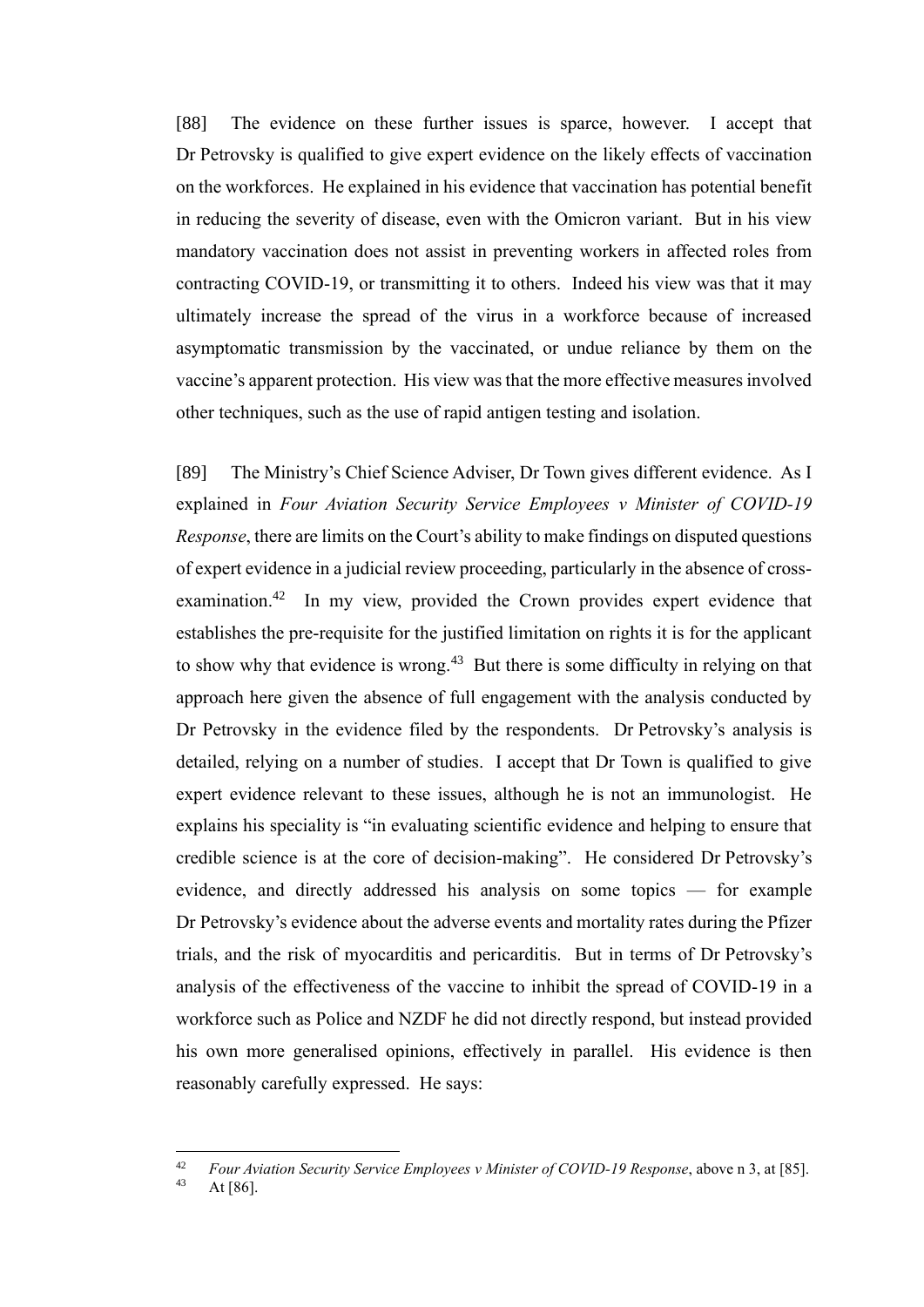- 59. The latest evidence of vaccine effectiveness in relation to Delta and Omicron are summarised in Exhibit GT-04. In general, data shows the Pfizer vaccine is very effective against symptomatic disease and hospitalisation in relation to Delta, and somewhat less effective against viral infection and transmission. Protection is shown to decline after several months.
- 60. In relation to Omicron, studies show that vaccination provides some protection against symptomatic disease. However, vaccine effectiveness is reduced compared to Delta. Rapid waning of vaccine effectiveness occurs against Omicron, but a booster dose restores protection. Vaccine effectiveness against hospitalisation appears to be 60-70% after a primary vaccine course, but declines to around 45% from 25 weeks after the second dose. Vaccine effectiveness against hospitalisation increases to around 90% after a booster dose (including in those over 65 years of age). The most recent variants science updates dated 27 January and 3 February 2022 are attached at Exhibit GT-05 and Exhibit GT-06 respectively.
- 61. The information in respect of Omicron is still in its infancy and is evolving. Many of the studies are either in pre-print (have not yet been subject of peer review) or have significant limitations. The Ministry of Health constantly reviews and makes publicly available on its website the most up to date and relevant scientific information.
- 62. In summary, whilst we are in the early stages of understanding Omicron, emerging evidence would indicate that:
	- 62.1 It is more transmissible and has a higher secondary attack rate than the Delta variant;
	- …

…

- 62.3 Vaccines show reduced effectiveness compared with Delta in terms of becoming infected with and transmitting Omicron;
- 62.4 The vaccine (especially after a booster) still provides a significant impact on the severity of the illness and hospitalisation;

[90] I note that the advice summarised in the attached exhibits in relation to Omicron suggested effectiveness against infection at much lower levels than for Delta and that it declined "rapidly after the first month". It also contained information about symptomatic disease suggesting that early evidence was that a booster restored rapidly waning protection, but that protection also dropped within a period after the booster.

[91] I take it from this evidence that vaccination may still have some effects in limiting infection and transmission, but at a significantly lower levels than was the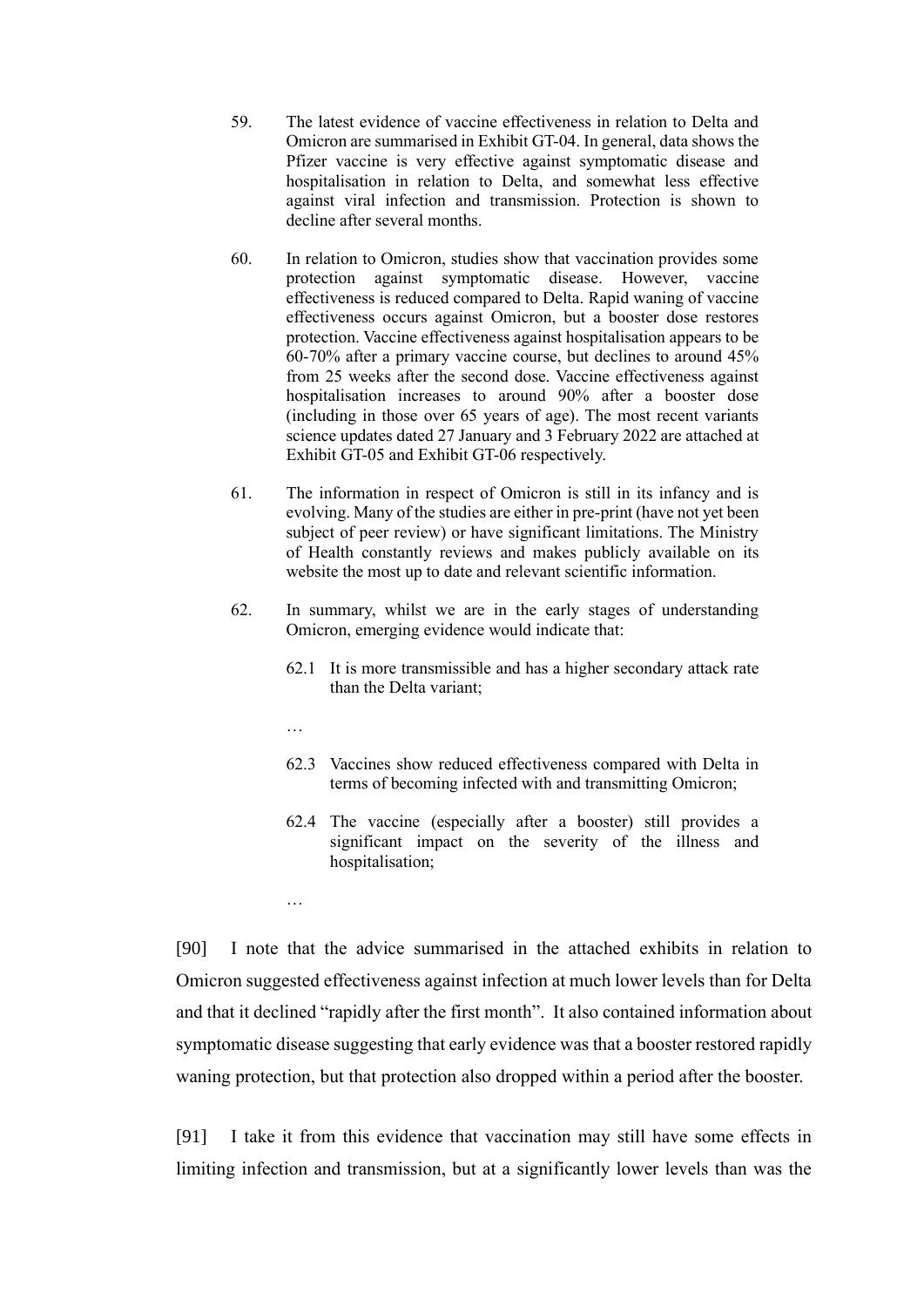case with the earlier variants. It is clear from the evidence that vaccination does not prevent persons contracting and spreading COVID-19, particularly with the Omicron variant. It is equally clear that it does still provide protection from serious illness and death, although this effect wains after the second dose, and seems to wain in a similar way after the booster. I accept on the basis of Dr Town's evidence that vaccination might contribute to preventing contracting and spreading the Delta and Omicron variants to some extent, although not nearly as much as it did against the original versions of COVID-19.

[92] I have no other evidence that this remaining protective effect significantly contributes to maintaining the continuity of Police and NZDF services in light of a number of personnel within those services who might remain in the services unvaccinated without the Order. The evidence of particular witnesses assume that the vaccine has a significant effect. For example Deputy Commissioner Kura's evidence was that the advice to Police was that unvaccinated and partially vaccinated Police staff were more likely to contract the virus. But the health advice so provided for the opinion is not in evidence. Similarly the Minister's paper to Cabinet stated that unvaccinated individuals were more likely to contract and transmit COVID-19 and become more seriously ill and that Police were more likely to have higher levels of sick leave given their operations. Again the advice relied upon is not available to the Court, and I note the other references in the Cabinet documents to health advice that further vaccine mandates to stop the spread of COVID-19 were not needed.

[93] I note there is one concrete example of affected workers referred to in the contemporaneous documents, however. That is a reference to a NZDF diving team whose capacity was interrupted because of COVID-19 infection. But the advice pointed out that the divers were all vaccinated, so that it does not take the position very far.

## <span id="page-33-0"></span>*The precautionary principle*

[94] Even a modest vaccination protection on a modest number of personnel needs to be considered in the context of the potential effects of a pandemic. In *Four Aviation Security Service Employees v Minister of COVID-19 Response* I referred to what can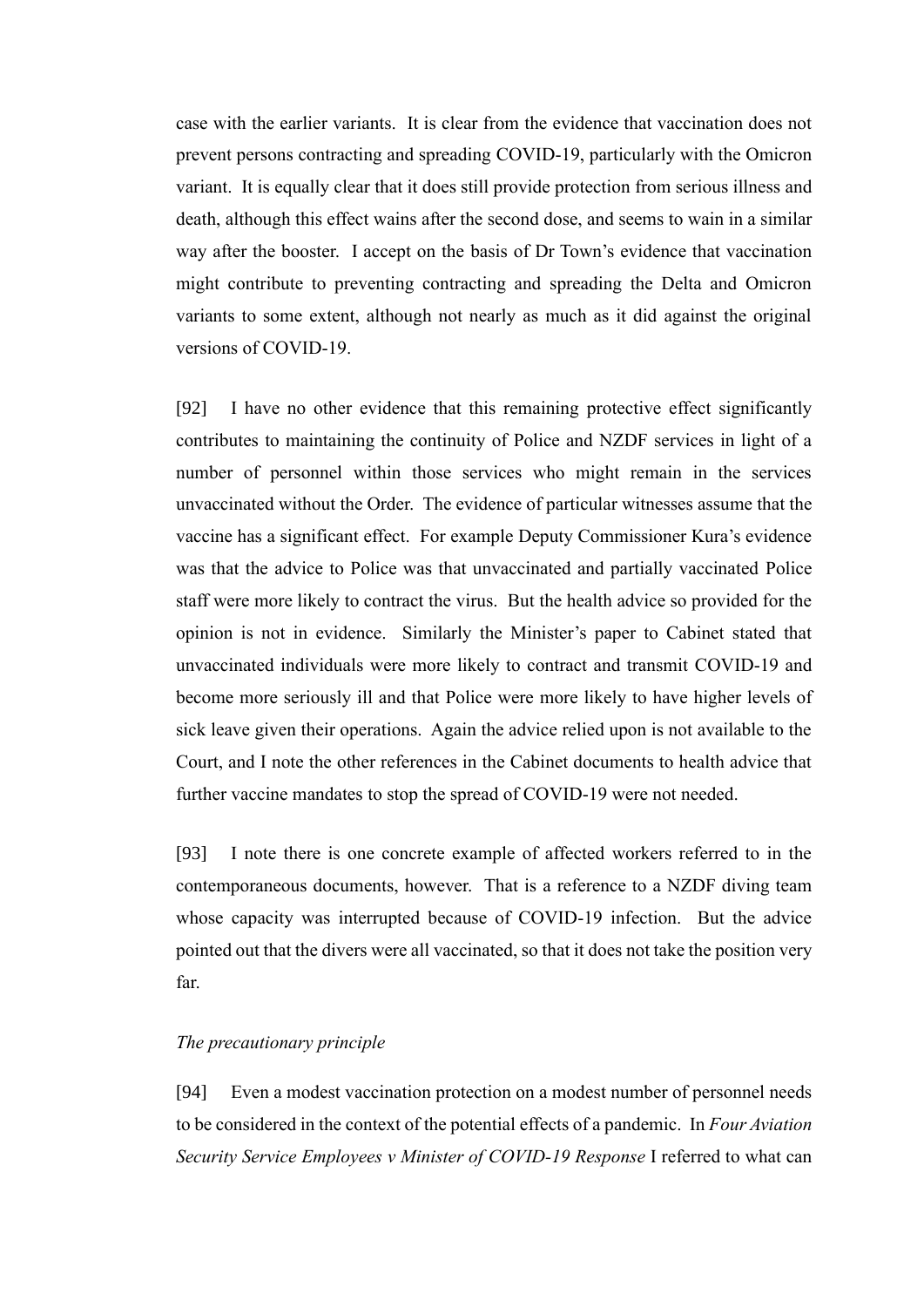be described as the precautionary principle as being of real significance.<sup>44</sup> I indicated that in the case of the Aviation Security workers who were at a key location where COVID-19 might first enter New Zealand, which at that stage had managed to eliminate COVID, this principle should operate. This principle has been explained in other COVID-19 related cases, particularly in Canada. In *Spencer v Attorney-General of Canada* the Federal Court of Ontario addressed this concept in relation to restricting entry into Canada.<sup>45</sup> Pentney J said:<sup>46</sup>

… The precautionary principle is a foundational approach to decision-making under uncertainty, that points to the importance of acting on the best available information to protect the health of Canadians. The Order is a public health measure that was adopted based on available scientific evidence from Canada and abroad, and it gives effect to the precautionary principle in a manner that reflects the Government of Canada's overall assessment of the risks posed by the previously circulating virus and variants, and the lack of alternatives to mitigate it given the current state of knowledge of the virus.

Viewed in light of the precautionary principle, the fact that the Order may not provide perfect protection is not particularly significant. The evidence shows that the challenged measures are a rational response to a real and imminent threat to public health, and any temporary suspension of them would inevitably reduce the effectiveness of this additional layer of protection. This, in turn, would have a significant – perhaps deadly – effect on the wider Canadian public, based on the experience thus far.

[95] I agree with that approach. It is consistent with the one I applied in *Four Aviation Service Employees*. But the position is different here as this Order is not sought to be promulgated and justified on a public health need to suppress the spread of the virus. Rather it is imposed for the purpose of ensuring continuity of, and confidence in, essential services. One of the main justifications for the precautionary approach is the health risk to the wider public. That is not suggested as relevant here. But I accept that there may be an analogous concept — if there was evidence of a threat to the continuity of Police and NZDF services then there is room for giving the Crown the benefit of the doubt in imposing measures to address that risk. It is plain that such services are of vital importance, and that they can be needed during the pandemic. In the last few months the effects of the tsunami in Tonga, and the occupation of the grounds of Parliament and the surrounding areas by protesters demonstrates the need to ensure such services are readily available.

<sup>44</sup> *Four Aviation Security Service Employees v Minister of COVID-19 Response*, above [n 3.](#page-2-1)

<sup>45</sup> *Spencer v Attorney-General of Canada* [2021] FC 361.

<sup>46</sup> At [113]–[114].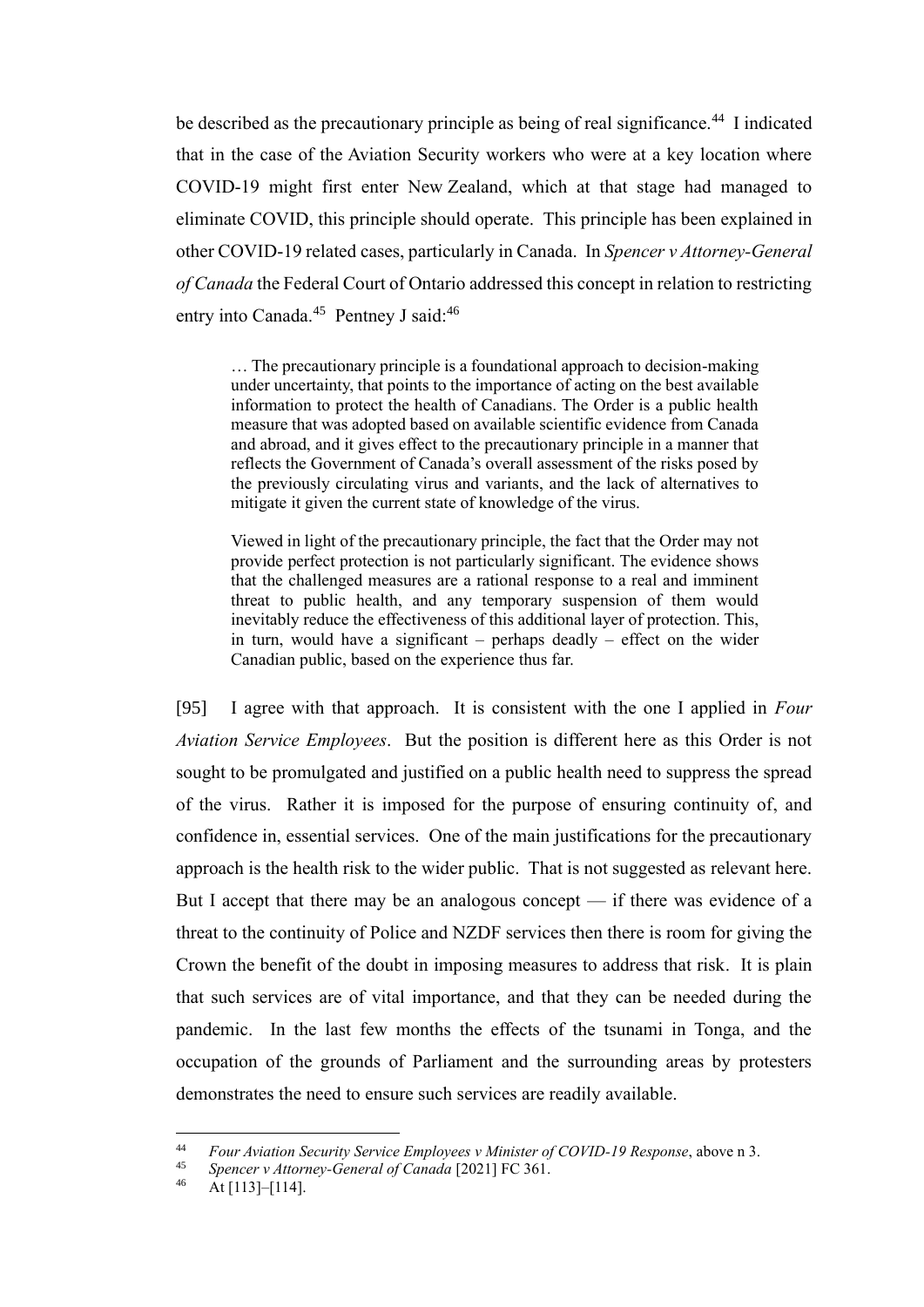[96] But the burden still is on the Crown to demonstrate that the limitation on the applicants' rights is reasonable and demonstrably justified in light of the precautionary principle (or the version of it described above). Ultimately this case may be thought to come down to a contest between the fundamental rights of the applicants and this version of the precautionary principle.

[97] I am not satisfied that the Crown has put forward sufficient evidence to justify the measures that have been imposed, even giving it some benefit of the doubt. The apparently low numbers of personnel the Order actually addresses, the lack of any evidence that they are materially lower than would have been the case had the internal policies been allowed to operate, and the evidence suggesting that the Omicron variant in particular breaks through any vaccination barrier means that I am not satisfied that there is a real threat to the continuity of these essential services that the Order materially addresses. If there is a threat to these services it will arise precisely because vaccination and other measures are not able to prevent the risk that Omicron will sweep through workforces.

[98] It is apparent from the evidence that Omicron is highly transmissible, and that it could affect a significant number of New Zealanders, and accordingly a significant number of Police and NZDF personnel. But it is apparent from such waves of infection in other countries that ultimately the levels of infection drop. In other words it has a relatively temporary but very significant impact. That is of importance in my view. The major impact for a period of three to six months may need to be addressed. But the terminations arising from the Order are permanent. It may be that the suspension of the unvaccinated address any potential problems arising from the Omicron wave that are identified. That would suggest that the Order is not proportionate as other means (suspension) could have been employed to achieve the same end in accordance with steps (b)(ii) and (iii) of Tipping J's approach in *Hansen*.

[99] It is important to also bear in mind that there is plainly a risk of other COVID-19 variants emerging in the future. At the time of *Four Aviation Security Service Employees* and *Four Midwives* information in relation to the Delta variant had just been emerging. In this case it is now Omicron that is the new threat. Other variants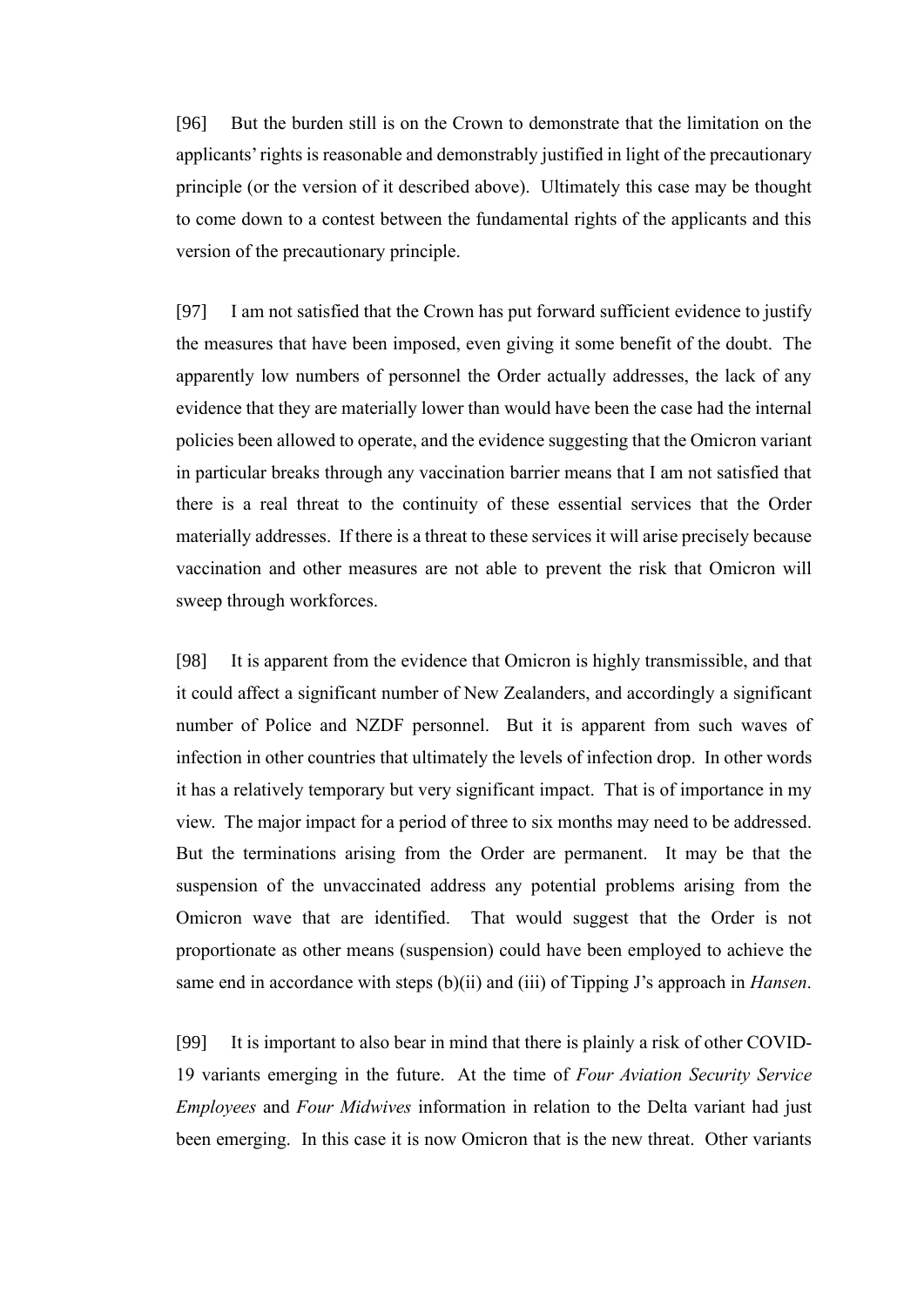may well emerge in time. It is presently unknown what impact vaccination may have on such future variants.

[100] That the Omicron variant significantly changes the benefits that vaccination provides by preventing people contracting and transmitting COVID-19 (as opposed to the seriousness of the illness) is reflected in the fact that the Order only mandates two vaccine doses. It does not mandate a booster dose. This contrasts with the mandate imposed for public health reasons which does mandate a booster, implemented by the COVID-19 Public Health Response (Vaccinations) Amendment Order 2022 signed by the Minister for COVID-19 Response on 21 January 2022. The fact that there has been no urgent promulgation of an amendment to the Order subject to this challenge to mandate the booster, even when the Order was amended the day before the fixture for this proceeding, is perhaps indicative of the fact that Police and NZDF expect they will be able to manage this issue internally with their own policies, and that no mandate is truly necessary.

### <span id="page-36-0"></span>*The impact on the Order on those affected and the ultimate conclusion*

[101] I then compare the case the Crown has presented with the limitation of the rights and the significance and impact of that limitation. The applicants, and the other affected workers who have provided evidence not only describe the significant impact upon them of being required to be vaccinated when this is inconsistent with their own principles, values or beliefs, but they also explain the sometimes significant economic effect that will occur for many of them if their employment is terminated. So the truncation of fundamental rights also has economic impacts.

[102] Mr Hague also emphasised that a key difference between the internal policies and the requirements of the Order was that the Order was far less flexible in addressing individual circumstances. The Order contemplates termination of workers that do not comply. The exceptions in the Order are limited, and generally do not vary depending on the individual circumstances of the person involved. That was not so with respect to the internal policies. An individual employee of the Police or the NZDF would be able to go through processes where their internal circumstances were taken into account and assessments could be made on whether the particular functions they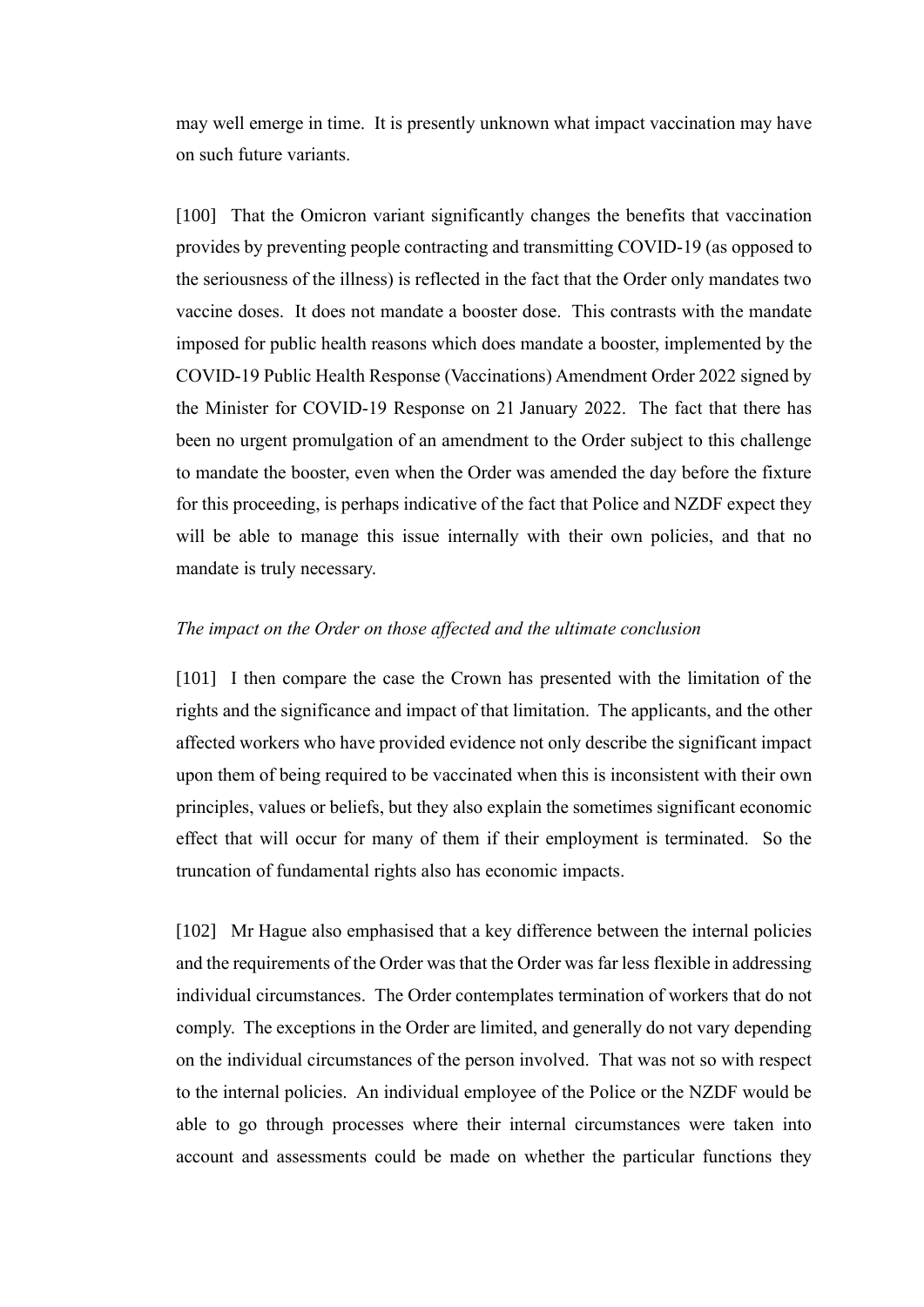undertook involved any significant risks for others. For example an assessment could be made on the extent to which the person had a public facing role, or interacted with other colleagues, or whether they could work from home. That individual assessment was not available when this situation was regulated by the Order, and a breach of the Order allows termination given the amendment to the Employment Relations Act.<sup>47</sup>

[103] I accept that the greater individual flexibility in internal policies is relevant in assessing whether the measures imposed by the Order are demonstrably justified. It is for the Crown to show why that flexibility is inconsistent with the public interest sought to be advanced by the measure. And I do not accept that this is addressed simply by witnesses saying that individual consideration was administratively difficult. For example, for Police that individual consideration will presumably still be applied with respect to the significant number of non-sworn officers. I have no evidence that explains why this is workable for civil staff, but not workable for sworn officers, particularly given the low number of people involved.

# <span id="page-37-0"></span>**Conclusion**

[104] For the above reasons I conclude that the Order does not involve a reasonable limit on the applicants' rights that can be demonstrably justified in a free and democratic society and that it is unlawful. There will be an order setting the Order aside.

[105] In essence, the Order mandating vaccinations for Police and NZDF staff was imposed to ensure the continuity of the public services, and to promote public confidence in those services, rather than to stop the spread of COVID-19. Indeed health advice provided to the Government was that further mandates were not required to restrict the spread of COVID-19. I am not satisfied that continuity of these services is materially advanced by the Order. The actual number of affected staff — 164 Police staff and 115 NZDF staff is very small compared to the overall workforce of over 15,000 for each of the Police and NZDF. Moreover there is no evidence that this number is any different from the number that would have remained unvaccinated and employed had the matter simply been dealt with by the pre-existing internal vaccine

<sup>47</sup> Employment Relations Act 2000, sch 3A cl 3.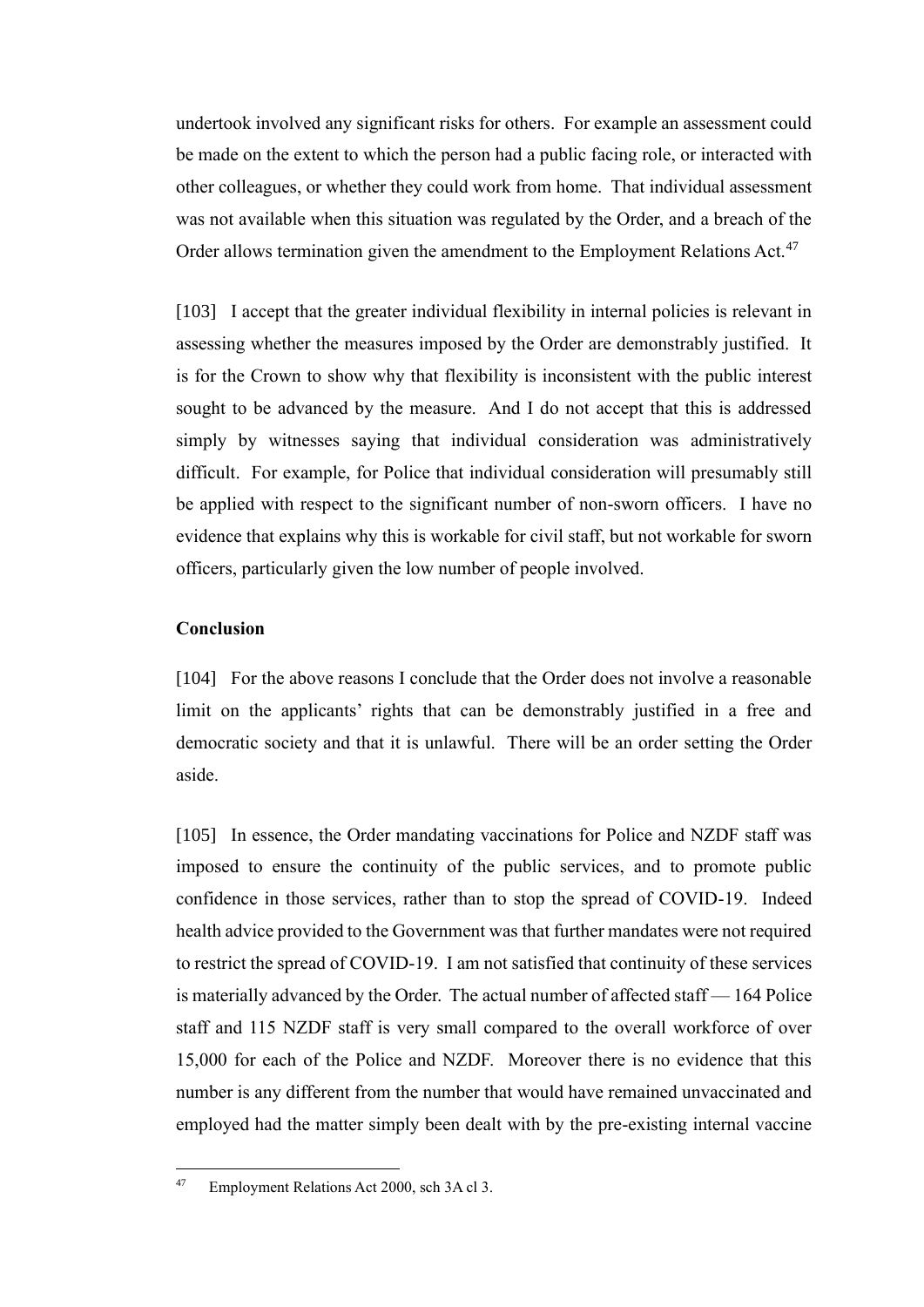policies applied by Police and NZDF. Neither is there any hard evidence that this number of personnel materially effects the continuity of NZDF and Police services.

[106] COVID-19 clearly involves a threat to the continuity of Police and NZDF services. That is because the Omicron variant in particular is so transmissible. But that threat exists for both vaccinated and unvaccinated staff. I am not satisfied that the Order makes a material difference, including because of the expert evidence before the Court on the effects of vaccination on COVID-19 including the Delta and Omicron variants.

[107] I should make it clear what this case is not about. The Order being set aside in the present case was not implemented for the purposes of limiting the spread of COVID-19. Health advice was that such a further mandate was not needed for this purpose. Neither should the Court's conclusion be understood to question the effectiveness and importance of vaccination. The evidence shows that vaccination significantly improves the prospects of avoiding serious illness and death, even with the Omicron variant. It confirms the importance of a booster dose given the waning effect of the first two doses of the vaccine.

[108] But the Order made in the present case is nevertheless unlawful and is set aside. The applicants will be entitled to costs. Memoranda may be filed (no more than five pages plus a schedule) by the applicants and then the respondents if costs cannot be agreed.

[109] Finally at the hearing I asked the parties to consider whether protections could be put in place if my judgment was not released by 1 March. By memorandum dated 21 February the respondents set out a stance that appeared to me to properly preserve the position. The applicants nevertheless filed an application for interim relief dated 23 February. Given my judgment I apprehend that this application is unnecessary.